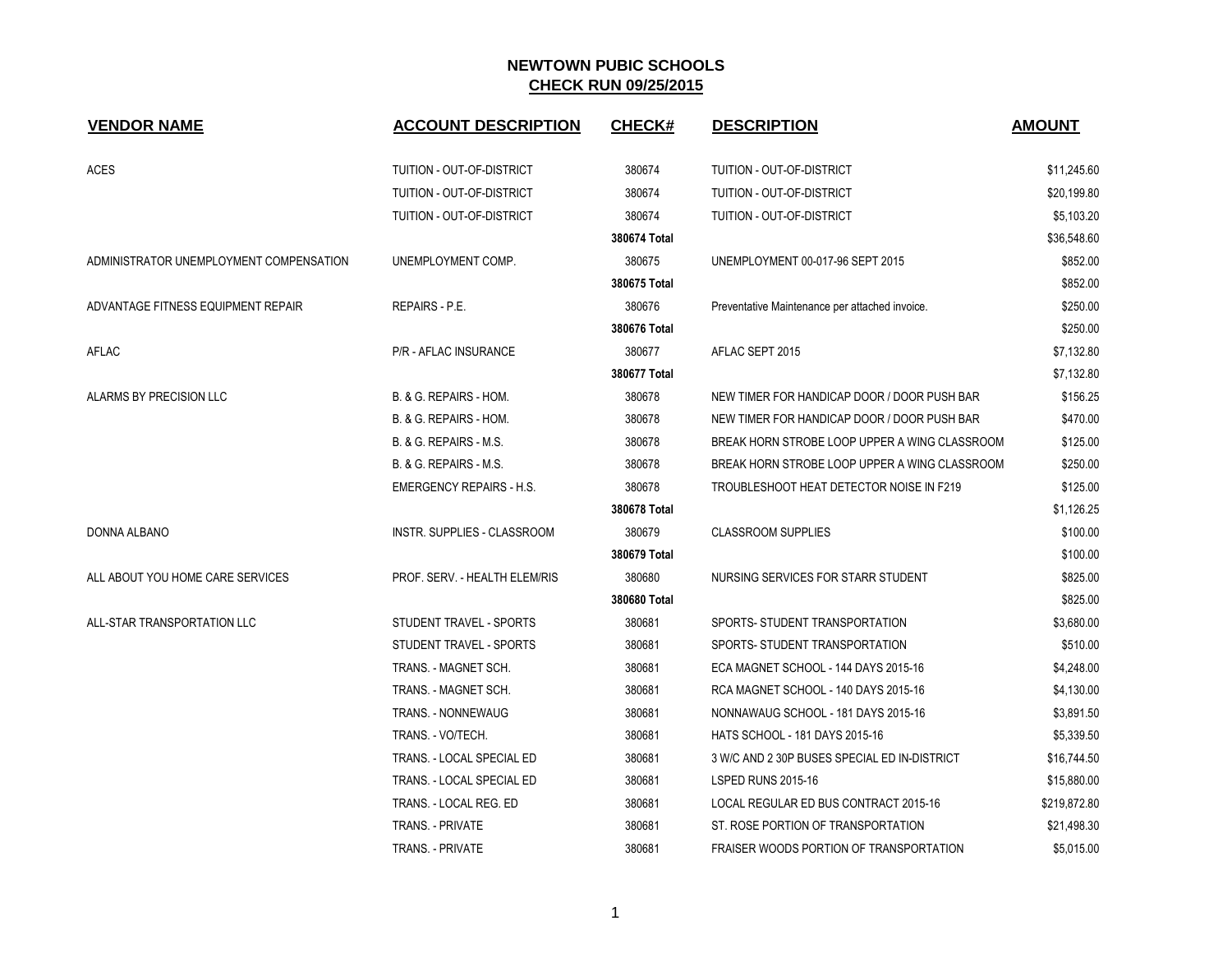| <b>VENDOR NAME</b>          | <b>ACCOUNT DESCRIPTION</b>       | <b>CHECK#</b> | <b>DESCRIPTION</b>                                       | <b>AMOUNT</b> |
|-----------------------------|----------------------------------|---------------|----------------------------------------------------------|---------------|
| ALL-STAR TRANSPORTATION LLC | TRANS. - PRIVATE                 | 380681        | HOUSATONIC VALLEY PORTION OF TRANSPORTATION              | \$4,867.50    |
|                             | TRANS. - MAGNET SCH.             | 380681        | DANBURY MAGNET PORTION OF TRANSPORTATION                 | \$2,970.00    |
|                             |                                  | 380681 Total  |                                                          | \$308,647.10  |
| AMAZON                      | <b>SUPPLIES - LIBRARY</b>        | 380682        | Assorted books, see attached list.                       | \$16.07       |
|                             | <b>SUPPLIES - LIBRARY</b>        | 380682        | Assorted books, see attached list. No shipping           | \$227.78      |
|                             | <b>SUPPLIES - LIBRARY</b>        | 380682        | Assorted books, see attached list. No shipping           | \$12.77       |
|                             | <b>SUPPLIES - LIBRARY</b>        | 380682        | Assorted books, see attached list. No shipping           | \$96.77       |
|                             | <b>SUPPLIES - LIBRARY</b>        | 380682        | Assorted books, see attached list. No shipping           | \$29.14       |
|                             | <b>SUPPLIES - LIBRARY</b>        | 380682        | Amazon Book Order *see attached*                         | \$9.94        |
|                             |                                  | 380682 Total  |                                                          | \$392.47      |
| AMAZON                      | INSTR. SUPPLIES - CLASSROOM      | 380683        | Sharpie Markers, bulletin board, ID badge holders.       | \$22.35       |
|                             | INSTR. SUPPLIES - CLASSROOM      | 380683        | Sharpie Markers, bulletin board, ID badge holders.       | \$51.00       |
|                             | INSTR. SUPPLIES - CLASSROOM      | 380683        | Sharpie Markers, bulletin board, ID badge holders.       | \$109.06      |
|                             | <b>INSTR. SUPPLIES - SCIENCE</b> | 380683        | Science supplies, including vinegar, paper towels        | \$37.58       |
|                             | INSTR. SUPPLIES - SCIENCE        | 380683        | Science supplies, including vinegar, paper towels        | \$28.99       |
|                             | <b>INSTR. SUPPLIES - SCIENCE</b> | 380683        | Science supplies, including vinegar, paper towels        | \$139.29      |
|                             | OFF. SUPPLIES - ADMIN.           | 380683        | National school calendars                                | \$30.57       |
|                             | OFF. SUPPLIES - ADMIN.           | 380683        | Shipping                                                 | \$8.18        |
|                             | INSTR. SUPPLIES - SCIENCE        | 380683        | Sculpey, Cotton Twine and Paper towels for science       | \$38.25       |
|                             | INSTR. SUPPLIES - SCIENCE        | 380683        | Sculpey, Cotton Twine and Paper towels for science       | \$29.99       |
|                             | <b>INSTR. SUPPLIES - SCIENCE</b> | 380683        | Sculpey, Cotton Twine and Paper towels for science       | \$29.99       |
|                             | INSTR. SUPPLIES - CLASSROOM      | 380683        | Bookstands for classroom use.                            | \$23.96       |
|                             |                                  | 380683 Total  |                                                          | \$549.21      |
| AMAZON                      | INSTR. SUPPLIES - COMPUTER ED.   | 380684        | Samson Aairline 77 headset true diversity UHF wireless   | \$219.99      |
|                             | OFF. SUPPLIES - ADMIN.           | 380684        | Brother black toner cartridge  Free shipping             | \$94.26       |
|                             |                                  | 380684 Total  |                                                          | \$314.25      |
| AMAZON                      | OTHER SUPPLIES - STAFF DEVELOP.  | 380685        | Leaders of their Own Learning (8 copies) AMAZON order    | \$158.24      |
|                             | OFF. SUPPLIES - ADMIN.           | 380685        | Toilet sink kids step stool for kids, free shipping      | \$149.98      |
|                             |                                  | 380685 Total  |                                                          | \$308.22      |
| AMAZON                      | INSTR. SUPPLIES - MUSIC          | 380686        | <b>Combination Plan and Record Book</b>                  | \$39.80       |
|                             | INSTR. SUPPLIES - CLASSROOM      | 380686        | HP 05A (CE505D) Black Original LaserJet Toner Cartridges | \$255.78      |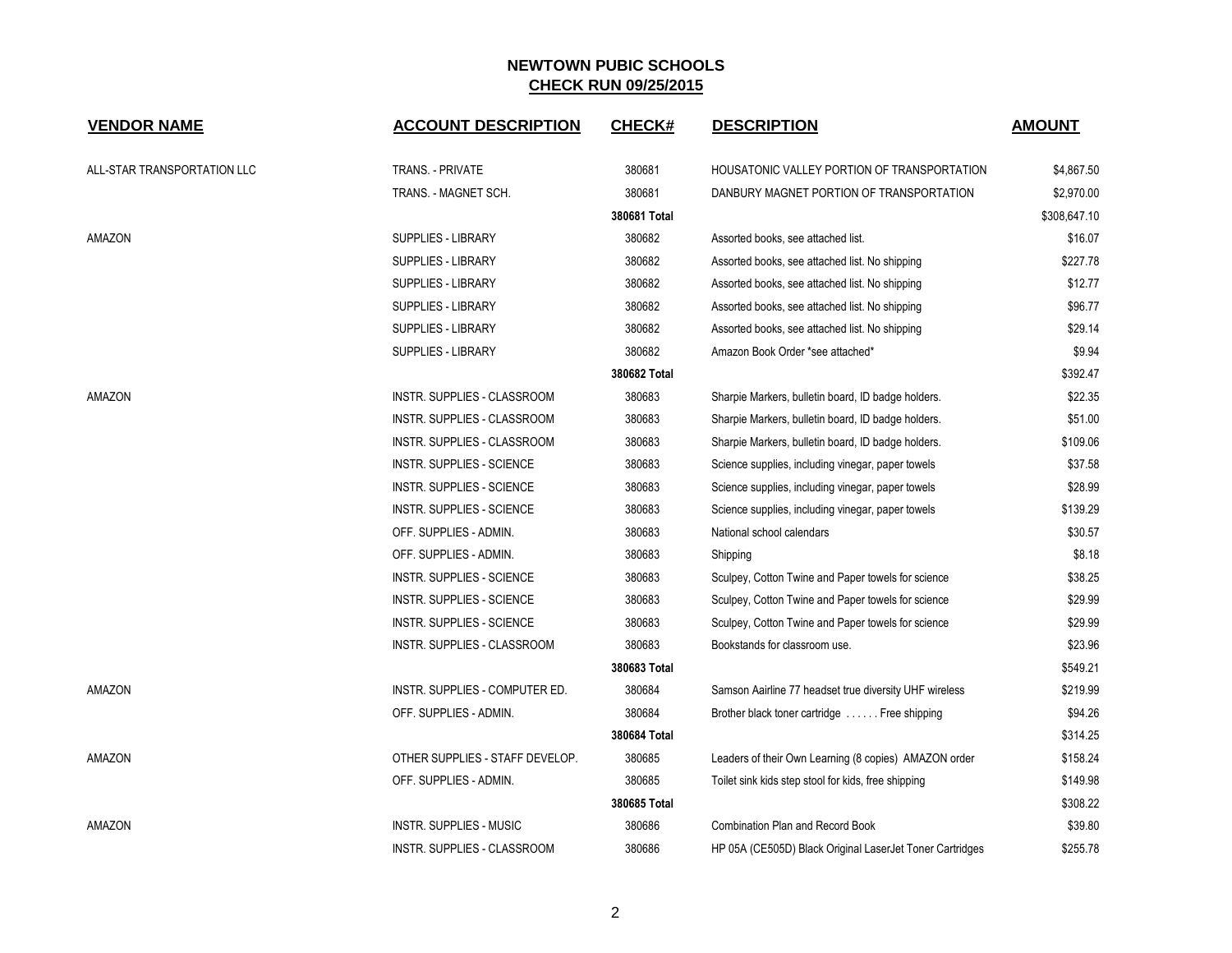| <b>VENDOR NAME</b> | <b>ACCOUNT DESCRIPTION</b>           | <b>CHECK#</b> | <b>DESCRIPTION</b>                                 | <b>AMOUNT</b> |
|--------------------|--------------------------------------|---------------|----------------------------------------------------|---------------|
| AMAZON             | INSTR. SUPPLIES - SOC. STUDIES       | 380686        | <b>BRAIN GAMES VOLUME 3</b>                        | \$16.99       |
|                    | INSTR. SUPPLIES - ENGLISH            | 380686        | SAFCO PRODUCTS 8922BL SCOOT MULTI-PURPOSE          | \$263.82      |
|                    | INSTR. SUPPLIES - ENGLISH            | 380686        | IN FULL VIEW LARGE WALL CALENDAR YEARLY 15/16      | \$15.98       |
|                    | <b>INSTR. SUPPLIES - ENGLISH</b>     | 380686        | PILOT G2 RETRACTABLE PREMIUM GEL INK ROLLER        | \$5.74        |
|                    | INSTR. SUPPLIES - ENGLISH            | 380686        | TCR4771 LIME POLKA DOTS HAPPY BIRTHDAY             | \$41.28       |
|                    | INSTR. SUPPLIES - ENGLISH            | 380686        | PILOT PRECISE V7 RT RETRACTABLE ROLLING BALL       | \$20.95       |
|                    | INSTR. SUPPLIES - SCIENCE            | 380686        | BLUE HILLS STUDIO DOUBLE STORAGE CART              | \$94.96       |
|                    | INSTR. SUPPLIES - SCIENCE            | 380686        | IN FULL VIEW LARGE WALL CALENDAR YEARLY 15/16      | \$47.94       |
|                    | <b>TEXTBOOKS - SOC. STUDIES</b>      | 380686        | THE SUMMER OF 1787: THE MEN WHO INVENTED           | \$12.36       |
|                    | REPAIRS - TECH ED.                   | 380686        | TRANSCEND 32GB SD CARDS                            | \$74.95       |
|                    | REPAIRS - TECH ED.                   | 380686        | Canon EOS Rebel T3i Digital SLR Camera             | \$559.00      |
|                    | REPAIRS - TECH ED.                   | 380686        | CANON PIXMA iX6820 Wireless Business Printer       | \$138.99      |
|                    | INSTR. SUPPLIES - TECH ED.           | 380686        | BLACK + DECKER CHV1410L 16 volt Lithium Cordless   | \$50.00       |
|                    | INSTR. SUPPLIES - TECH ED.           | 380686        | Scotch Home and Office Masking Tape, 1-Inch        | \$39.99       |
|                    | INSTR. SUPPLIES - TECH ED.           | 380686        | Canon EOS Rebel T3i Digital SLR Camera             | \$559.00      |
|                    | INSTR. SUPPLIES - TECH ED.           | 380686        | Case Logic DCB-306 SLR Camera Holster (Black)      | \$37.96       |
|                    | INSTR. SUPPLIES - TECH ED.           | 380686        | Canon EF 50mm f/1.8 STM Lens                       | \$500.00      |
|                    | INSTR. SUPPLIES - TECH ED.           | 380686        | Canon CLI-251 BK/CMY 4 PK Value Pack Ink           | \$37.99       |
|                    | <b>INSTR. SUPPLIES - TECH ED.</b>    | 380686        | Canon PGI-250XL Black Twin Value Pack              | \$19.54       |
|                    | INSTR. SUPPLIES - TECH ED.           | 380686        | Belkin Speaker and Headphone Splitter              | \$18.60       |
|                    | INSTR. SUPPLIES - TECH ED.           | 380686        | Canon CLI-251 BK/CMY 4 PK Value Pack Ink for Canon | \$26.01       |
|                    | <b>INSTR. SUPPLIES - MATH</b>        | 380686        | see attached                                       | \$31.18       |
|                    | INSTR. SUPPLIES - ENGLISH            | 380686        | 9780325046938 Notice & Note by Beers & Prosbt      | \$29.78       |
|                    | INSTR. SUPPLIES - ENGLISH            | 380686        | Toner cartridge HPCB436A (3x black, 3 pac)         | \$78.66       |
|                    | INSTR. SUPPLIES - WORLD LANG.        | 380686        | SCHAUM 'S OUTLINE OF FRENCH GRAMMAR                | \$150.90      |
|                    | INSTR. SUPPLIES - WORLD LANG.        | 380686        | LEARN CHINESE WITH ME: STUDENT BOOK                | \$19.95       |
|                    | INSTR. SUPPLIES - WORLD LANG.        | 380686        | LEARN CHINESE WITH ME: STUDENT BOOK                | \$19.95       |
|                    | INSTR. SUPPLIES - WORLD LANG.        | 380686        | LEARN CHINESE WITH ME: STUDENT BOOK                | \$39.90       |
|                    | INSTR. SUPPLIES - WORLD LANG.        | 380686        | LEARN CHINESE WITH ME: STUDENT BOOK                | \$39.90       |
|                    | <b>INSTR. SUPPLIES - WORLD LANG.</b> | 380686        | LEARN CHINESE WITH ME: STUDENT BOOK                | \$59.85       |
|                    | <b>INSTR. SUPPLIES - WORLD LANG.</b> | 380686        | LEARN CHINESE WITH ME: STUDENT BOOK                | \$19.95       |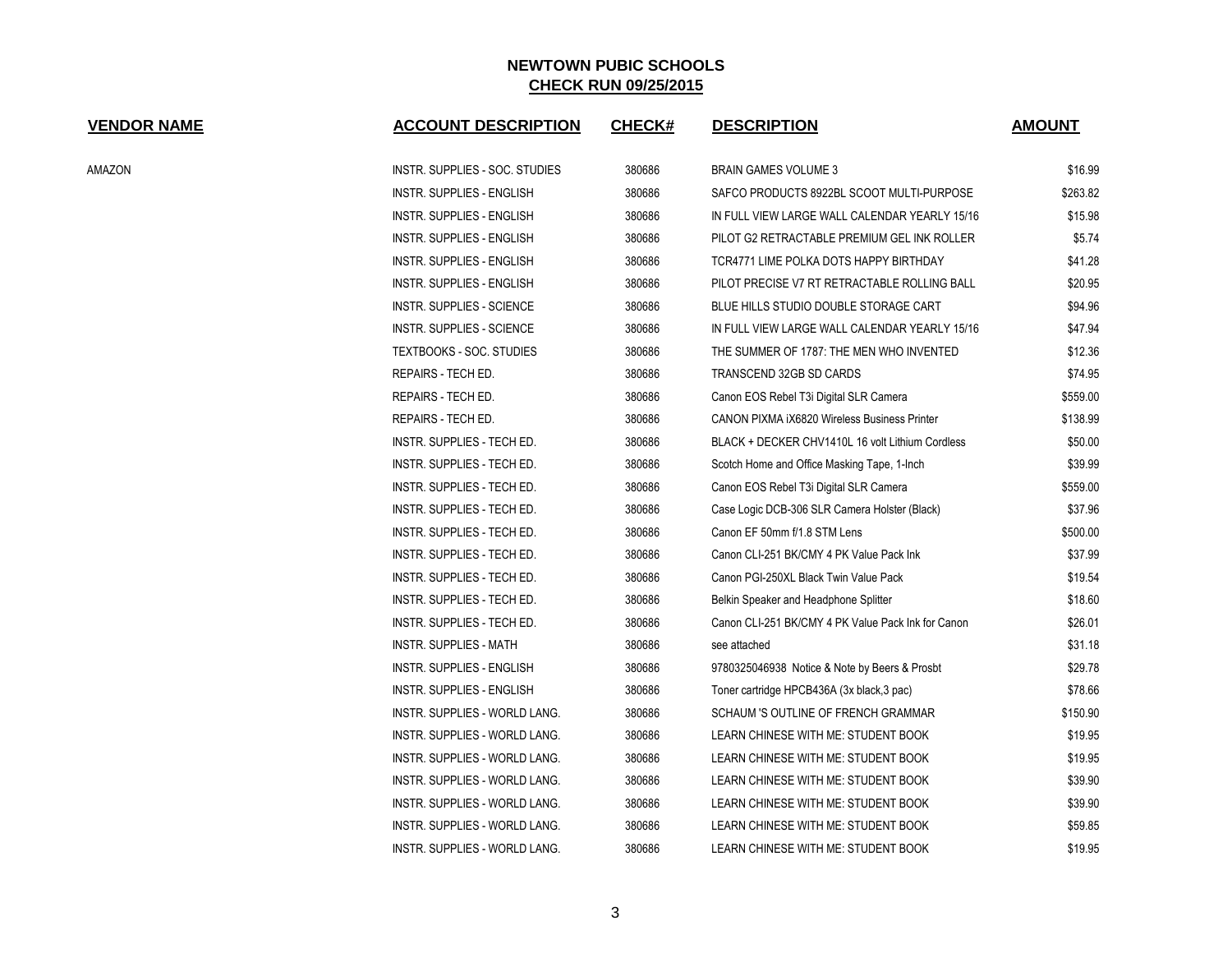| <b>VENDOR NAME</b>                  | <b>ACCOUNT DESCRIPTION</b>       | <b>CHECK#</b> | <b>DESCRIPTION</b>                                  | <b>AMOUNT</b> |
|-------------------------------------|----------------------------------|---------------|-----------------------------------------------------|---------------|
| AMAZON                              | INSTR. SUPPLIES - SOC. STUDIES   | 380686        | AMAZON BASICS MINI DISPLAY PORT (THUNDERBOLT)       | \$15.99       |
|                                     | <b>INSTR. SUPPLIES - ENGLISH</b> | 380686        | 2015 ENGLISH STUDENT BOOK AWARDS                    | \$14.17       |
|                                     |                                  | 380686 Total  |                                                     | \$3,397.81    |
| AMERICAN CHEMICAL SOCIETY           | MEMBERSHIPS - SCIENCE            | 380687        | MEMBERSHIP 2015-2016                                | \$183.00      |
|                                     |                                  | 380687 Total  |                                                     | \$183.00      |
| AMERICAN LIBRARY ASSOC.             | MEMBERSHIPS - LIBRARY            | 380688        | American Library Association / American Association | \$247.00      |
|                                     |                                  | 380688 Total  |                                                     | \$247.00      |
| APPERSON INC                        | <b>INSTR. SUPPLIES - SCIENCE</b> | 380689        | See Attached Quote # 00006690 for 15,100,200 item   | \$1,404.88    |
|                                     | <b>INSTR. SUPPLIES - SCIENCE</b> | 380689        | Test Answer Sheet, Item 28190                       | \$120.00      |
|                                     | <b>INSTR. SUPPLIES - SCIENCE</b> | 380689        | Shipping and handling                               | \$24.27       |
|                                     |                                  | 380689 Total  |                                                     | \$1,549.15    |
| APPLE INC.                          | EQUIPMENT - INFO. TECH.          | 380690        | MacBook Pro 13 with Apple Care                      | \$1,182.00    |
|                                     |                                  | 380690 Total  |                                                     | \$1,182.00    |
| AQUARION WATER COMPANY OF CT        | WATER - H.                       | 380691        | WATER 200332183 2 THOU GAL                          | \$182.08      |
|                                     | WATER - M.S.                     | 380691        | WATER 200330637 21. THOU GAL                        | \$303.83      |
|                                     | WATER - H.S.                     | 380691        | WATER 200328345 1206. THOU GAL                      | \$6,754.06    |
|                                     | WATER - H.S.                     | 380691        | WATER 200331205 HOT DOG STAND                       | \$31.58       |
|                                     | WATER - H.S.                     | 380691        | WATER 200328870 305. THOU GAL                       | \$1,849.72    |
|                                     |                                  | 380691 Total  |                                                     | \$9,121.27    |
| ASSOCIATED REFUSE HAULERS           | <b>REFUSE REMOVAL</b>            | 380692        | EXTRA DUMPSTER PICKUPS - 2015-2016                  | \$409.00      |
|                                     |                                  | 380692 Total  |                                                     | \$409.00      |
| AUTO HOME COMMERCIAL                | B. & G. REPAIRS - H.             | 380693        | REPLACE 4 CLASSROOM CLOCKS - HAWL                   | \$1,160.24    |
|                                     | <b>EMERGENCY REPAIRS - RIS.</b>  | 380693        | REPAIR BELLS / CLOCKS / INTERCOM - RIS              | \$460.00      |
|                                     |                                  | 380693 Total  |                                                     | \$1,620.24    |
| AUTOMATED BUILDING SYSTEMS, INC.    | B. & G. REPAIRS - H.S.           | 380694        | <b>HVAC REPAIRS - NHS</b>                           | \$114.00      |
|                                     |                                  | 380694 Total  |                                                     | \$114.00      |
| <b>BAGEL DELIGHT</b>                | OFF. SUPPLIES - SUPER.           | 380695        | <b>BOE BREAKFAST</b>                                | \$89.95       |
|                                     | OFF. SUPPLIES - ADMIN.           | 380695        | Supplies - Invoice 101 Free shipping                | \$119.95      |
|                                     |                                  | 380695 Total  |                                                     | \$209.90      |
| BAILEY POTTERY EQUIP CORP & CERAMIC | <b>INSTR. SUPPLIES - ART</b>     | 380696        | WHITE STONEWARE- RED STONEWARE- WOOD                | \$1,633.45    |
|                                     |                                  | 380696 Total  |                                                     | \$1,633.45    |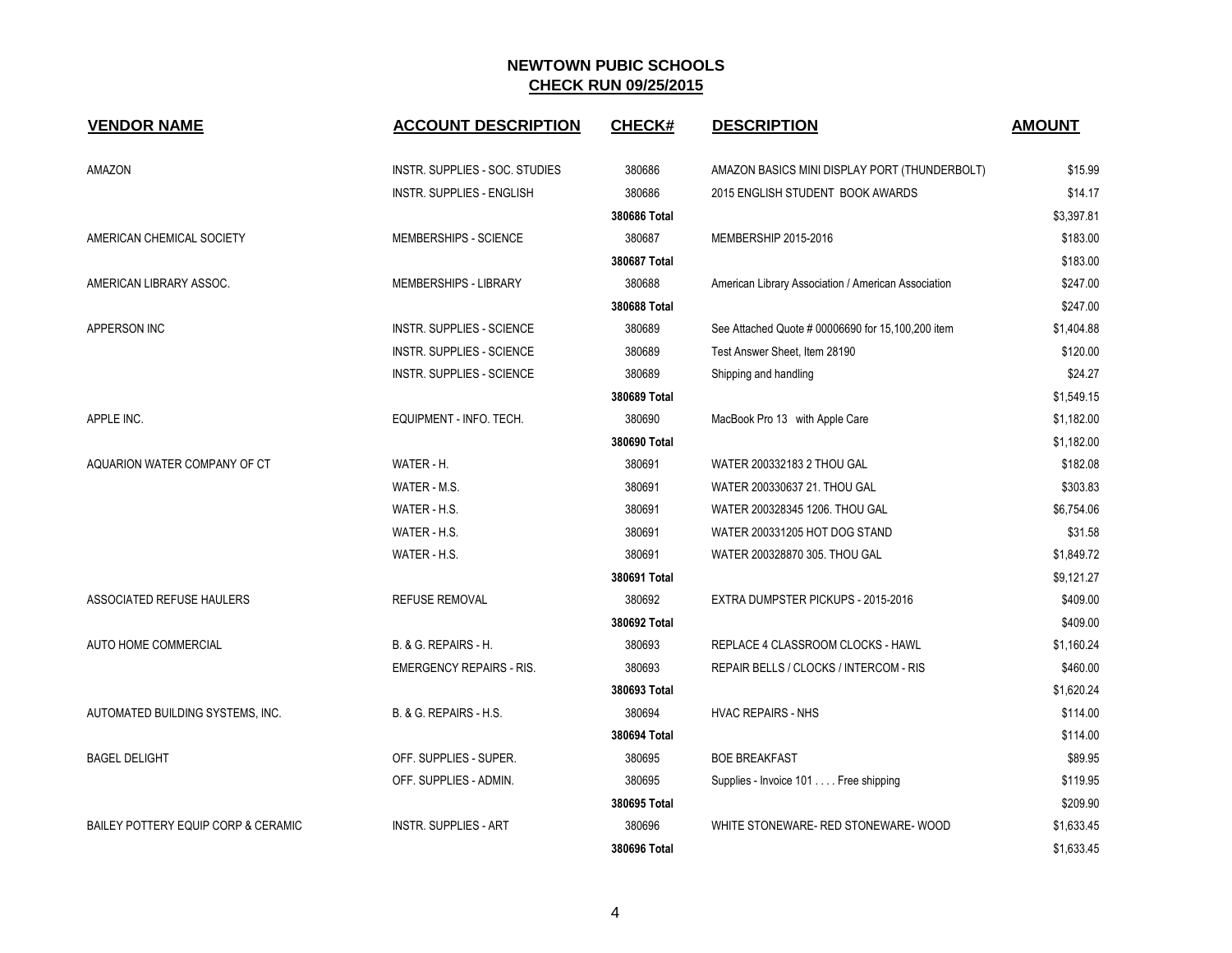| <b>VENDOR NAME</b>                 | <b>ACCOUNT DESCRIPTION</b>      | <b>CHECK#</b> | <b>DESCRIPTION</b>                             | <b>AMOUNT</b> |
|------------------------------------|---------------------------------|---------------|------------------------------------------------|---------------|
| <b>JESSE BAILEY</b>                | STAFF TRAIN. - B&G ADMIN.       | 380697        | EXCEL COURSE AT THE H/S                        | \$66.75       |
|                                    | STAFF TRAIN. - B&G ADMIN.       | 380697        | STATE E-1 ELEC LICENSE                         | \$150.00      |
|                                    |                                 | 380697 Total  |                                                | \$216.75      |
| <b>BARD COLLEGE</b>                | STAFF TRAIN. - CLASSROOM        | 380698        | THE RARER ACTION (NOV 6, 2015) WORKSHOP        | \$270.00      |
|                                    | STAFF TRAIN. - CLASSROOM        | 380698        | THE RARER ACTION(NOV 6, 2015) WORKSHOP         | \$270.00      |
|                                    | STAFF TRAIN. - CLASSROOM        | 380698        | TEACHING VIOLENCE NARRATIVE WORKSHOP           | \$270.00      |
|                                    |                                 | 380698 Total  |                                                | \$810.00      |
| THE BEE PUBLISHING CO.             | OFF. SUPPLIES - SUPER.          | 380699        | 2 YEAR SUBSCRIPTION THE BEE #5804              | \$74.00       |
|                                    |                                 | 380699 Total  |                                                | \$74.00       |
| <b>BENDER PLUMBING SUPPLIES</b>    | B. & G. REPAIRS - M.S.          | 380700        | <b>BACKFLOW PREVENTER REPAIR PARTS - NMS</b>   | \$729.74      |
|                                    |                                 | 380700 Total  |                                                | \$729.74      |
| BERCHEM, MOSES & DEVLIN, P.C.      | PROF. SERV. - SP. ED. LEGAL     | 380701        | SPED ED SERV AUG 2015                          | \$18,945.96   |
|                                    | PROF. SERV. - SUPER.            | 380701        | GEN ED SERV AUG 2015                           | \$6,523.50    |
|                                    |                                 | 380701 Total  |                                                | \$25,469.46   |
| BERKSHIRE SEPTIC & PORTABLE TOILET | EQUIP RENTAL - SPORTS           | 380702        | RENTAL PORT O POTTY                            | \$240.00      |
|                                    |                                 | 380702 Total  |                                                | \$240.00      |
| PETER BERNSON                      | STAFF TRAIN. - CLASSROOM        | 380703        | SUPPLIES DIGITAL                               | \$29.00       |
|                                    |                                 | 380703 Total  |                                                | \$29.00       |
| BEST ROUND GOLF CAR REPAIR         | <b>REPAIRS - SPORTS</b>         | 380704        | REPLACE BATTERY -SERVICE CAR                   | \$146.95      |
|                                    |                                 | 380704 Total  |                                                | \$146.95      |
| <b>BLANCHETTE SPORTING GOODS</b>   | <b>INSTR. SUPPLIES - SPORTS</b> | 380705        | FILED HOCKEY MATERIALS AND BALLS               | \$1,460.00    |
|                                    |                                 | 380705 Total  |                                                | \$1,460.00    |
| PATRICIA BOWLES                    | INSTR. SUPPLIES - CLASSROOM     | 380706        | <b>BOOK SHELVING</b>                           | \$75.12       |
|                                    |                                 | 380706 Total  |                                                | \$75.12       |
| <b>BROAD REACH</b>                 | SUPPLIES - LIBRARY              | 380707        | Books. See attached list. No shipping.         | \$290.22      |
|                                    |                                 | 380707 Total  |                                                | \$290.22      |
| DAVID BRUSH                        | CONTRACTED SERV. - MUSIC        | 380708        | PERCUSSION ARRANGEMENTS                        | \$1,000.00    |
|                                    |                                 | 380708 Total  |                                                | \$1,000.00    |
| <b>BUG BUSTER INC.</b>             | <b>B&amp;G CONTRACTED SERV.</b> | 380709        | MONTHLY PEST CONTROL - ALL SCHOOLS (2015-2016) | \$200.00      |
|                                    |                                 | 380709 Total  |                                                | \$200.00      |
| CANON FINANCIAL SERVICES INC       | COPIER RENTAL - CLASSROOM       | 380710        | QTR. OF COPIER CONTRACT 2015/16                | \$2,682.18    |
|                                    | COPIER RENTAL - CLASSROOM       | 380710        | QTR. OF COPIER CONTRACT 2015/16                | \$4,224.97    |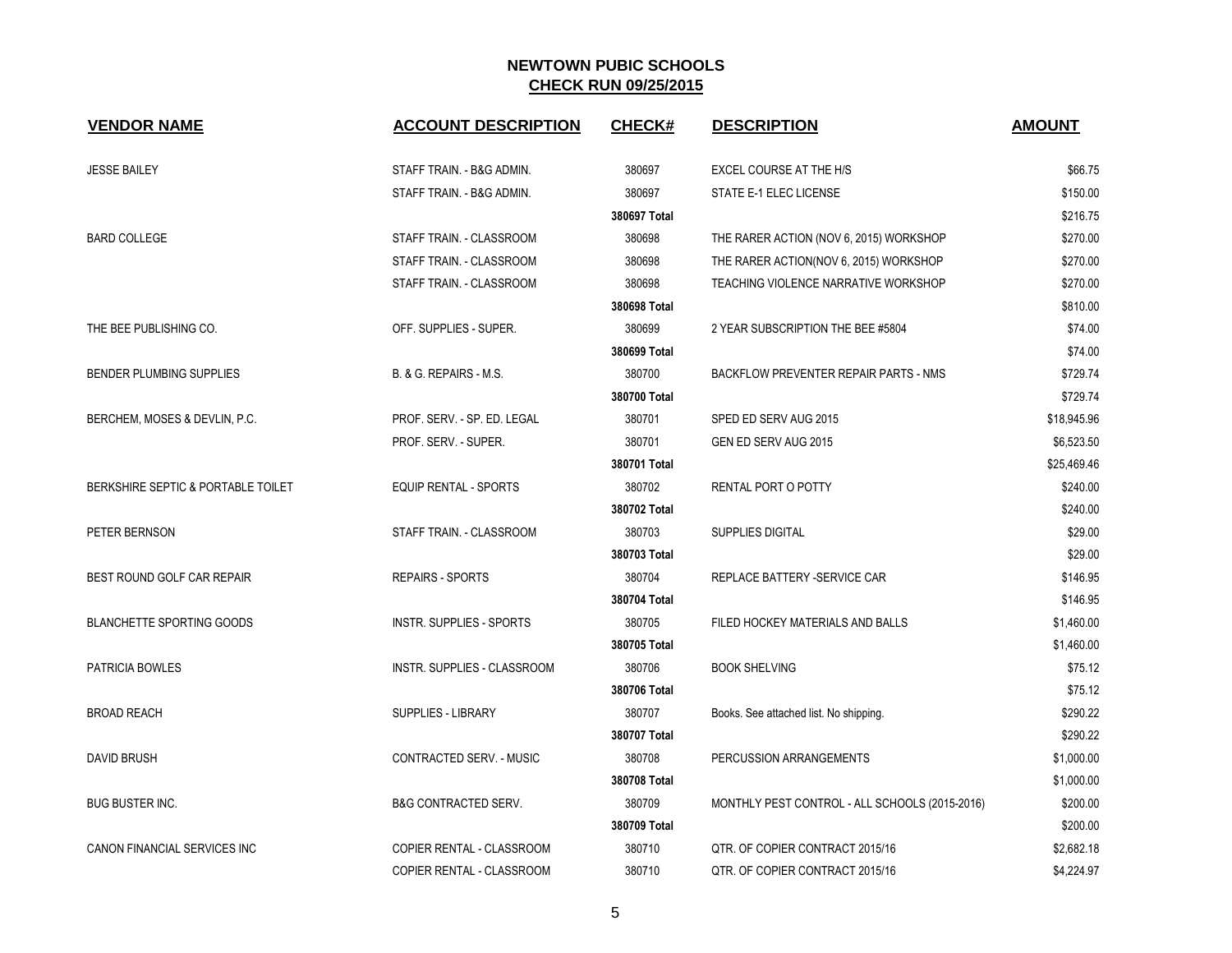| <b>VENDOR NAME</b>                 | <b>ACCOUNT DESCRIPTION</b>       | CHECK#       | <b>DESCRIPTION</b>                                   | <b>AMOUNT</b> |
|------------------------------------|----------------------------------|--------------|------------------------------------------------------|---------------|
| CANON FINANCIAL SERVICES INC       | COPIER RENTAL - CLASSROOM        | 380710       | QTR. OF COPIER CONTRACT 2015/16                      | \$3,108.93    |
|                                    | COPIER RENTAL - CLASSROOM        | 380710       | QTR. OF COPIER CONTRACT 2015/16                      | \$2,676.91    |
|                                    | COPIER RENTAL - CLASSROOM        | 380710       | QTR. OF COPIER CONTRACT 2015/16                      | \$6,085.28    |
|                                    | COPIER RENTAL - CLASSROOM        | 380710       | QTR. OF COPIER CONTRACT 2015/16                      | \$7,633.34    |
|                                    | COPIER RENTAL - CLASSROOM        | 380710       | QTR. OF COPIER CONTRACT 2015/16                      | \$15,136.88   |
|                                    | COPIER RENTAL - BUS. SERV.       | 380710       | QTR. OF COPIER CONTRACT 2015/16                      | \$9,416.51    |
|                                    |                                  | 380710 Total |                                                      | \$50,965.00   |
| CAROLINA BIOLOGICAL SUPPLY COMPANY | INSTR. SUPPLIES - SCIENCE        | 380711       | DNA NECKLACE CLASSROOM KIT                           | \$99.74       |
|                                    | <b>INSTR. SUPPLIES - SCIENCE</b> | 380711       | <b>SHIPPING</b>                                      | \$14.06       |
|                                    |                                  | 380711 Total |                                                      | \$113.80      |
| CBS LLC                            | SUPPLIES - LIBRARY               | 380712       | Epson ELPLP60 lamp for room 22                       | \$99.00       |
|                                    |                                  | 380712 Total |                                                      | \$99.00       |
| <b>CCSS</b>                        | STAFF TRAIN. - CLASSROOM         | 380713       | <b>CCSS FALL CONFERENCE REGISTRATION</b>             | \$460.00      |
|                                    |                                  | 380713 Total |                                                      | \$460.00      |
|                                    | STAFF TRAIN. - SOC. STUDIES      | 380714       | Registrations for CCSS Fall Conference, Cromwell, CT | \$300.00      |
|                                    |                                  | 380714 Total |                                                      | \$300.00      |
| CED                                | <b>B&amp;G SUPPLIES - MAINT.</b> | 380715       | SLIDE BAR FAN BOX - ELECT SUPPLIES                   | \$258.96      |
|                                    |                                  | 380715 Total |                                                      | \$258.96      |
| <b>CENGAGE LEARNING</b>            | <b>SUPPLIES - LIBRARY</b>        | 380716       | Gale Virtual Reference Library annual hosting fee    | \$50.00       |
|                                    |                                  | 380716 Total |                                                      | \$50.00       |
| CEREBELLUM CORPORATION             | SUPPLIES - LIBRARY               | 380717       | DVD Fractions #CE4708EL914                           | \$29.95       |
|                                    | SUPPLIES - LIBRARY               | 380717       | DVD Money #CE4712EL914                               | \$29.95       |
|                                    | SUPPLIES - LIBRARY               | 380717       | DVD All About Animal Life Cycles CE2720M914          | \$29.95       |
|                                    | SUPPLIES - LIBRARY               | 380717       | DVD Staying Safe: Strangers, Cyberspace & More       | \$29.95       |
|                                    | SUPPLIES - LIBRARY               | 380717       | Shipping @ 6%                                        | \$7.20        |
|                                    |                                  | 380717 Total |                                                      | \$127.00      |
| <b>CES</b>                         | STAFF TRAIN. - CLASSROOM         | 380718       | SEXUAL HARASSMENT WORKSHOP                           | \$75.00       |
|                                    |                                  | 380718 Total |                                                      | \$75.00       |
| <b>CIRMA</b>                       | PROPERTY INSURANCE               | 380719       | PROPERTY INS 2015/16                                 | \$74,570.75   |
|                                    | WORKERS COMP.                    | 380719       | WORKERS COMP 2015/16                                 | \$120,203.89  |
|                                    |                                  | 380719 Total |                                                      | \$194,774.64  |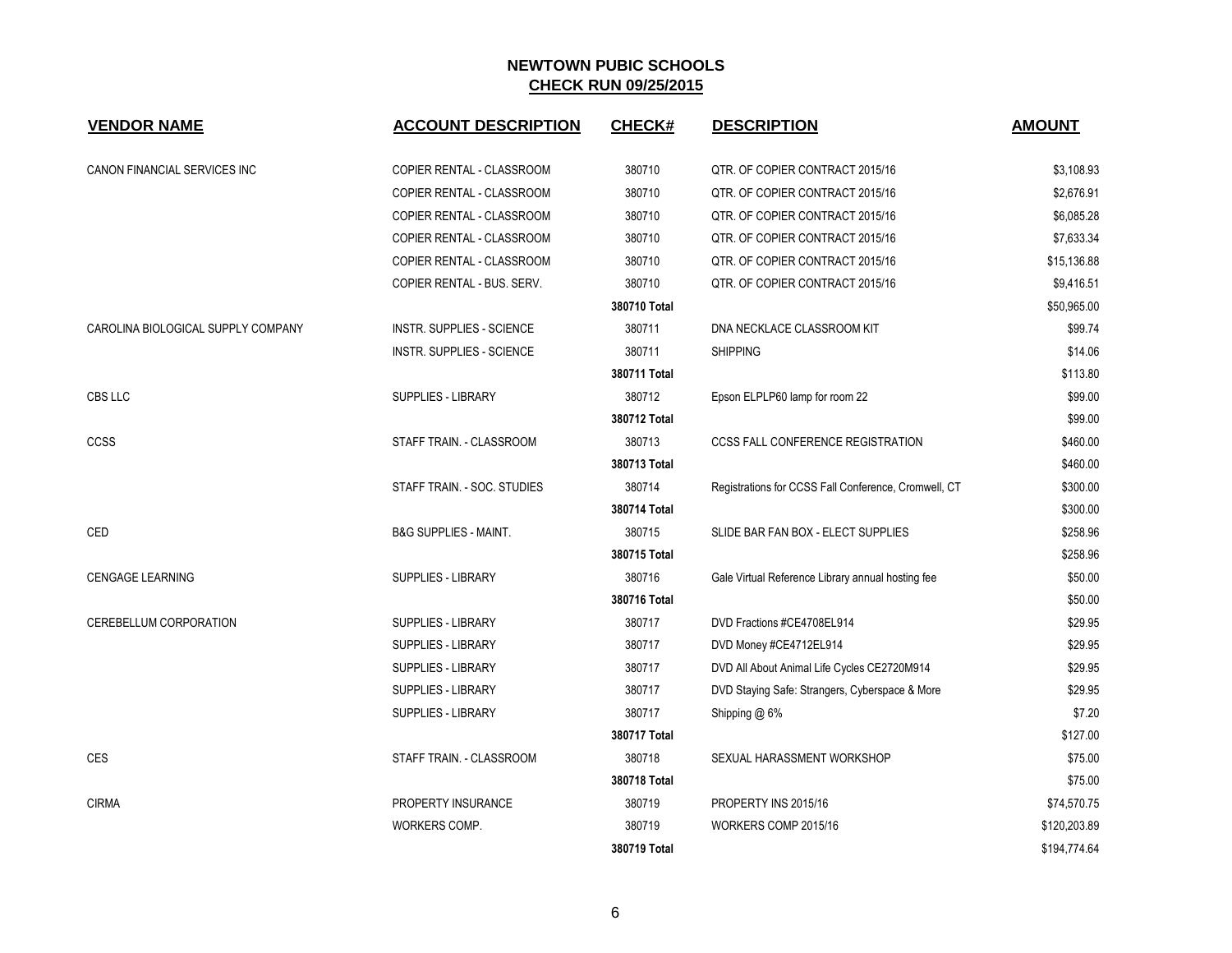| <b>VENDOR NAME</b>               | <b>ACCOUNT DESCRIPTION</b>         | <b>CHECK#</b> | <b>DESCRIPTION</b>                                       | <b>AMOUNT</b> |
|----------------------------------|------------------------------------|---------------|----------------------------------------------------------|---------------|
| <b>CIRMA</b>                     | STAFF TRAIN. - CLASSROOM           | 380720        | CHEMICAL MANAGEMENT SAFETY 101                           | \$150.00      |
|                                  |                                    | 380720 Total  |                                                          | \$150.00      |
| THE COLLEGE BOARD - NERO         | STAFF TRAIN. - CLASSROOM           | 380721        | AP WORKSHOPS-3041512071-- DEC 7, 2015                    | \$555.00      |
|                                  |                                    | 380721 Total  |                                                          | \$555.00      |
| COMPANDSAVE                      | INSTR. SUPPLIES - SOC. STUDIES     | 380722        | REPLACEMENT BLACK LASER TONER CARTRIDGE                  | \$73.39       |
|                                  |                                    | 380722 Total  |                                                          | \$73.39       |
| CONN JUNIOR REPUBLIC INC         | TUITION - OUT-OF-DISTRICT          | 380723        | TUITION - OUT-OF-DISTRICT                                | \$2,413.00    |
|                                  | TUITION - OUT-OF-DISTRICT          | 380723        | TUITION - OUT-OF-DISTRICT                                | \$2,413.00    |
|                                  |                                    | 380723 Total  |                                                          | \$4,826.00    |
| <b>CROWN TROPHY</b>              | OFF. SUPPLIES - ADMIN.             | 380724        | Updating of plaques for cases,                           | \$134.00      |
|                                  |                                    | 380724 Total  |                                                          | \$134.00      |
| <b>CRYSTAL ROCK</b>              | INSTR. SUPPLIES - CLASSROOM        | 380725        | Delivery of 17 5-gallon Water Bottles, per month         | \$3.00        |
|                                  | <b>INSTR. SUPPLIES - CLASSROOM</b> | 380725        | for rental of water cooler/heater. No additional S/H     | \$5.00        |
|                                  |                                    | 380725 Total  |                                                          | \$8.00        |
| <b>CURRICULUM ASSOCIATES LLC</b> | TEXTBOOKS - CLASSROOM              | 380726        | Quick Words (Yellow Book) Item #9780891875390            | \$254.40      |
|                                  | <b>TEXTBOOKS - CLASSROOM</b>       | 380726        | Shipping/Handling                                        | \$30.53       |
|                                  |                                    | 380726 Total  |                                                          | \$284.93      |
| SUZANNE D'ERAMO                  | STAFF TRAIN. - SUPER.              | 380727        | <b>CSDE SUMMIT</b>                                       | \$40.25       |
|                                  | STAFF TRAIN. - SUPER.              | 380727        | CAPSS                                                    | \$44.85       |
|                                  |                                    | 380727 Total  |                                                          | \$85.10       |
| ANNE DALTON                      | STAFF TRAVEL - HEALTH ADMIN.       | 380728        | TRAVEL NURSING SUPERVISOR MEETING                        | \$37.26       |
|                                  |                                    | 380728 Total  |                                                          | \$37.26       |
| NATHALIE DE BRANTES              | INSTR. SUPPLIES - CLASSROOM        | 380729        | <b>GIFTS - NEASC</b>                                     | \$176.00      |
|                                  |                                    | 380729 Total  |                                                          | \$176.00      |
| DELL MARKETING L.P.              | REPAIRS - INFO. TECH.              | 380730        | Repairs and Parts for Dell Computers, servers etc. 15/16 | \$17.70       |
|                                  |                                    | 380730 Total  |                                                          | \$17.70       |
| <b>DEMCO INC</b>                 | <b>INSTR. SUPPLIES - ENGLISH</b>   | 380731        | P12143550 Poise High Back - Blue (BU)                    | \$115.50      |
|                                  | <b>INSTR. SUPPLIES - ENGLISH</b>   | 380731        | P12143550 Poise High Back Burgundy (BG)                  | \$440.99      |
|                                  | INSTR. SUPPLIES - ENGLISH          | 380731        | Shipping/processing                                      | \$99.60       |
|                                  | INSTR. SUPPLIES - SCIENCE          | 380731        | we14160490 Luxor plastic utility cart                    | \$323.99      |
|                                  | <b>INSTR. SUPPLIES - SCIENCE</b>   | 380731        | shipping                                                 | \$73.43       |
|                                  | INSTR. SUPPLIES - SOC. STUDIES     | 380731        | 1 - P14160490 LUXOR PLASTIC UTILITY CART 24 X 18         | \$198.36      |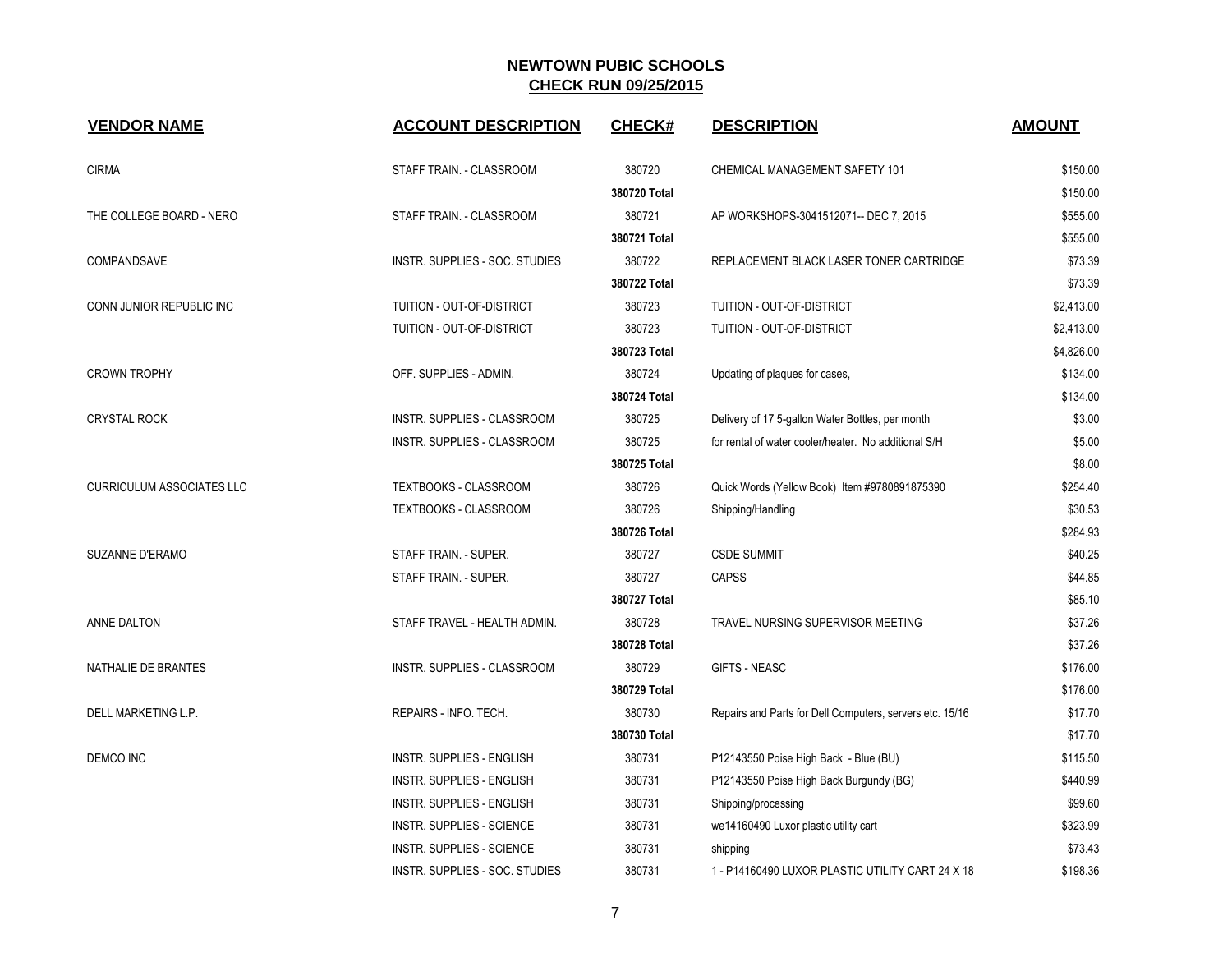| <b>VENDOR NAME</b>                 | <b>ACCOUNT DESCRIPTION</b>          | <b>CHECK#</b> | <b>DESCRIPTION</b>                                          | <b>AMOUNT</b> |
|------------------------------------|-------------------------------------|---------------|-------------------------------------------------------------|---------------|
| DEMCO INC                          | INSTR. SUPPLIES - CLASSROOM         | 380731        | White Laser/Inkjet Multi Use Labels: 8 1/2x11(1/3x4 labels) | \$23.94       |
|                                    | INSTR. SUPPLIES - CLASSROOM         | 380731        | 5/8 Prelaminated Dots Orange-Standard Item #P806867         | \$36.45       |
|                                    |                                     | 380731 Total  |                                                             | \$1,312.26    |
| <b>DESIGNS &amp; SIGNS</b>         | <b>REPAIRS - SPORTS</b>             | 380732        | <b>SWIM TEAM -RECORDS</b>                                   | \$270.00      |
|                                    |                                     | 380732 Total  |                                                             | \$270.00      |
| DHARMA TRADING CO.                 | <b>INSTR. SUPPLIES - SCIENCE</b>    | 380733        | <b>SEE ATTACHED</b>                                         | \$166.97      |
|                                    |                                     | 380733 Total  |                                                             | \$166.97      |
| <b>DISCOVERY EDUCATION</b>         | CONTRACTED SERV. - LIBRARY          | 380734        | Discovery Streaming License Agreement for 2015-2016         | \$1,600.00    |
|                                    |                                     | 380734 Total  |                                                             | \$1,600.00    |
| DUMOUCHEL PAPER CO.                | <b>B&amp;G SUPPLIES - CUSTODIAL</b> | 380735        | NILSORB, TRASH LINERS - CUST SUPPLIES                       | \$755.35      |
|                                    |                                     | 380735 Total  |                                                             | \$755.35      |
| <b>EAGLE FENCE &amp; GUARDRAIL</b> | B. & G. IMPROVE - M.S.              | 380736        | INSTALL DOUBLE SWING WIDE GATE                              | \$14,250.00   |
|                                    | B. & G. IMPROVE - RIS.              | 380736        | INSTALL DOUBLE SWING ARCH GATE                              | \$22,500.00   |
|                                    |                                     | 380736 Total  |                                                             | \$36,750.00   |
| EAST RIVER ENERGY INC.             | FUEL OIL - GEN.                     | 380737        | OIL 5037H 599.0 GAL                                         | \$1,791.01    |
|                                    |                                     | 380737 Total  |                                                             | \$1,791.01    |
| <b>EBSCO SUBSCRIPTION SERVIC</b>   | <b>SUPPLIES - LIBRARY</b>           | 380738        | EBSCO Package (product ID: 288-339-385), AP Images          | \$1,021.00    |
|                                    |                                     | 380738 Total  |                                                             | \$1,021.00    |
| <b>KURT ECKHARDT</b>               | <b>INSTR. SUPPLIES - MUSIC</b>      | 380739        | ASSOR. SUPPLIES                                             | \$629.18      |
|                                    |                                     | 380739 Total  |                                                             | \$629.18      |
| EDUCATION ADMINISTRATOR            | STAFF TRAIN. - CLASSROOM            | 380740        | TRANSGENDER STUDENTS WEBINAR                                | \$299.00      |
|                                    |                                     | 380740 Total  |                                                             | \$299.00      |
| EDUCATION CONNECTION               | TRANS. - OUT-OF-DISTRICT            | 380741        | <b>TRANSPORTATION JULY 2015</b>                             | \$69,138.00   |
|                                    | TRANS. - OUT-OF-DISTRICT            | 380741        | <b>TRANSPORTATION AUG 2015</b>                              | \$31,395.00   |
|                                    | TRANS. - OUT OF DISTRICT            | 380741        | TRANSPORTATION JULY 2015                                    | \$2,492.00    |
|                                    |                                     | 380741 Total  |                                                             | \$103,025.00  |
| ERIC ARMIN INC.                    | INSTR. SUPPLIES - SP. ED. PREK-8    | 380742        | PLEASE ORDER AS PER ATTACHED                                | \$26.90       |
|                                    | INSTR. SUPPLIES - SP. ED. PREK-8    | 380742        | <b>SHIPPING</b>                                             | \$7.00        |
|                                    |                                     | 380742 Total  |                                                             | \$33.90       |
| <b>EVERSOURCE</b>                  | ELECTRICITY - RIS.                  | 380743        | ELEC 51984466011 LOAN C&L                                   | \$378.92      |
|                                    | ELECTRICITY - M.S.                  | 380743        | ELEC 51362546030 1352.90 KWH                                | \$379.78      |
|                                    |                                     | 380743 Total  |                                                             | \$758.70      |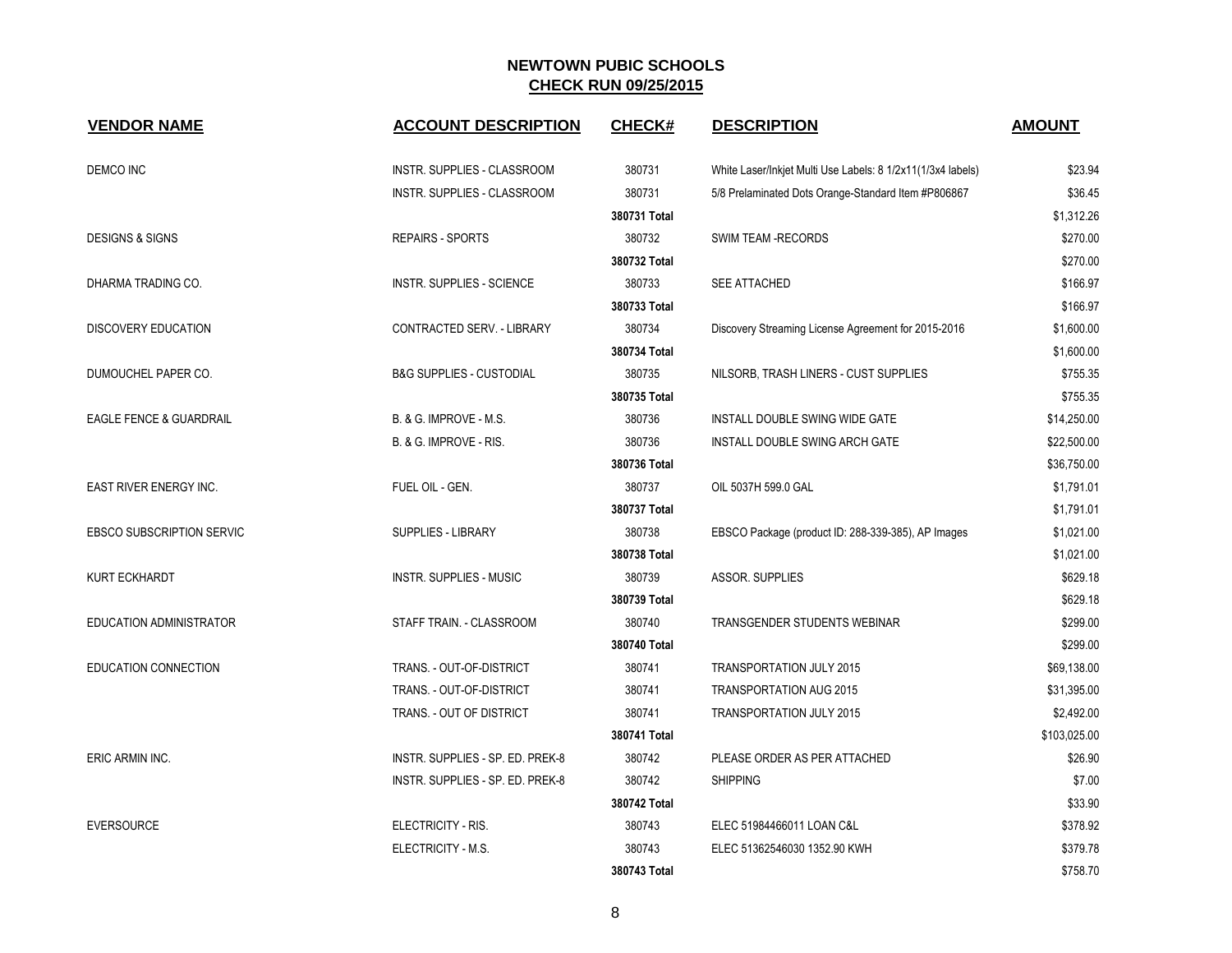| <b>VENDOR NAME</b>            | <b>ACCOUNT DESCRIPTION</b>              | <b>CHECK#</b> | <b>DESCRIPTION</b>               | <b>AMOUNT</b> |
|-------------------------------|-----------------------------------------|---------------|----------------------------------|---------------|
|                               |                                         |               |                                  |               |
| <b>EVERSOURCE</b>             | PROPANE & NATURAL GAS - HAW.            | 380744        | GAS 57890556004 DEMAND ONLY      | \$809.50      |
|                               | <b>PROPANE &amp; NATURAL GAS - RIS.</b> | 380744        | GAS 57410220032 5540 CCF         | \$3,765.86    |
|                               | PROPANE & NATURAL GAS - H.S.            | 380744        | GAS 57445161052 1360, CCF        | \$6,413.74    |
|                               |                                         | 380744 Total  |                                  | \$10,989.10   |
| <b>FAIR AUTO SUPPLY</b>       | REPAIRS - MAINT.                        | 380745        | FOR MAINT VEHICLE REPAIR PARTS   | \$115.85      |
|                               | <b>REPAIRS - MAINT.</b>                 | 380745        | FOR MAINT VEHICLE REPAIR PARTS   | \$125.96      |
|                               | REPAIRS - MAINT.                        | 380745        | FOR MAINT VEHICLE REPAIR PARTS   | \$51.26       |
|                               | <b>REPAIRS - MAINT.</b>                 | 380745        | FOR MAINT VEHICLE REPAIR PARTS   | \$25.49       |
|                               | REPAIRS - MAINT.                        | 380745        | FOR MAINT VEHICLE REPAIR PARTS   | \$29.09       |
|                               | <b>REPAIRS - MAINT.</b>                 | 380745        | FOR MAINT VEHICLE REPAIR PARTS   | (\$25.49)     |
|                               | REPAIRS - TECH ED.                      | 380745        | <b>SERVICE JACK</b>              | \$399.00      |
|                               |                                         | 380745 Total  |                                  | \$721.16      |
| KRISTINE M. FEDA              | STAFF TRAIN. - CLASSROOM                | 380746        | CT STEM CONF.                    | \$100.00      |
|                               |                                         | 380746 Total  |                                  | \$100.00      |
| <b>FISHER SCIENTIFIC</b>      | INSTR. SUPPLIES - SCIENCE               | 380747        | <b>SEE ATTACHED</b>              | \$91.72       |
|                               | <b>INSTR. SUPPLIES - SCIENCE</b>        | 380747        | <b>SEE ATTACHED</b>              | \$1,636.72    |
|                               | <b>INSTR. SUPPLIES - SCIENCE</b>        | 380747        | SEE ATTACHED                     | \$42.94       |
|                               | INSTR. SUPPLIES - SCIENCE               | 380747        | <b>SEE ATTACHED</b>              | \$44.57       |
|                               | INSTR. SUPPLIES - SCIENCE               | 380747        | <b>SEE ATTACHED</b>              | \$48.00       |
|                               | <b>INSTR. SUPPLIES - SCIENCE</b>        | 380747        | SEE ATTACHED                     | \$48.06       |
|                               | INSTR. SUPPLIES - SCIENCE               | 380747        | SEE ATTACHED                     | \$3,323.68    |
|                               | <b>INSTR. SUPPLIES - SCIENCE</b>        | 380747        | <b>SEE ATTACHED</b>              | (\$43.16)     |
|                               | <b>INSTR. SUPPLIES - SCIENCE</b>        | 380747        | SEE ATTACHED                     | \$564.96      |
|                               | <b>INSTR. SUPPLIES - SCIENCE</b>        | 380747        | <b>SEE ATTACHED</b>              | \$45.18       |
|                               | INSTR. SUPPLIES - SCIENCE               | 380747        | <b>SEE ATTACHED</b>              | \$53.77       |
|                               |                                         | 380747 Total  |                                  | \$5,856.44    |
| FOLLETT SCHOOL SOLUTIONS INC. | INSTR. SUPPLIES - WORLD LANG.           | 380748        | HTMC 2010 CUADERNO FOR AVANCEMOS | \$76.50       |
|                               |                                         | 380748 Total  |                                  | \$76.50       |
| FOLLETT SCHOOL SOLUTIONS INC. | <b>TEXTBOOKS - CLASSROOM</b>            | 380749        | Various Textbooks                | \$4.54        |
|                               |                                         | 380749 Total  |                                  | \$4.54        |
| THE FOUNDATION SCHOOL         | TUITION - OUT-OF-DISTRICT               | 380750        | TUITION - OUT-OF-DISTRICT        | \$19,500.00   |
|                               |                                         | 380750 Total  |                                  | \$19,500.00   |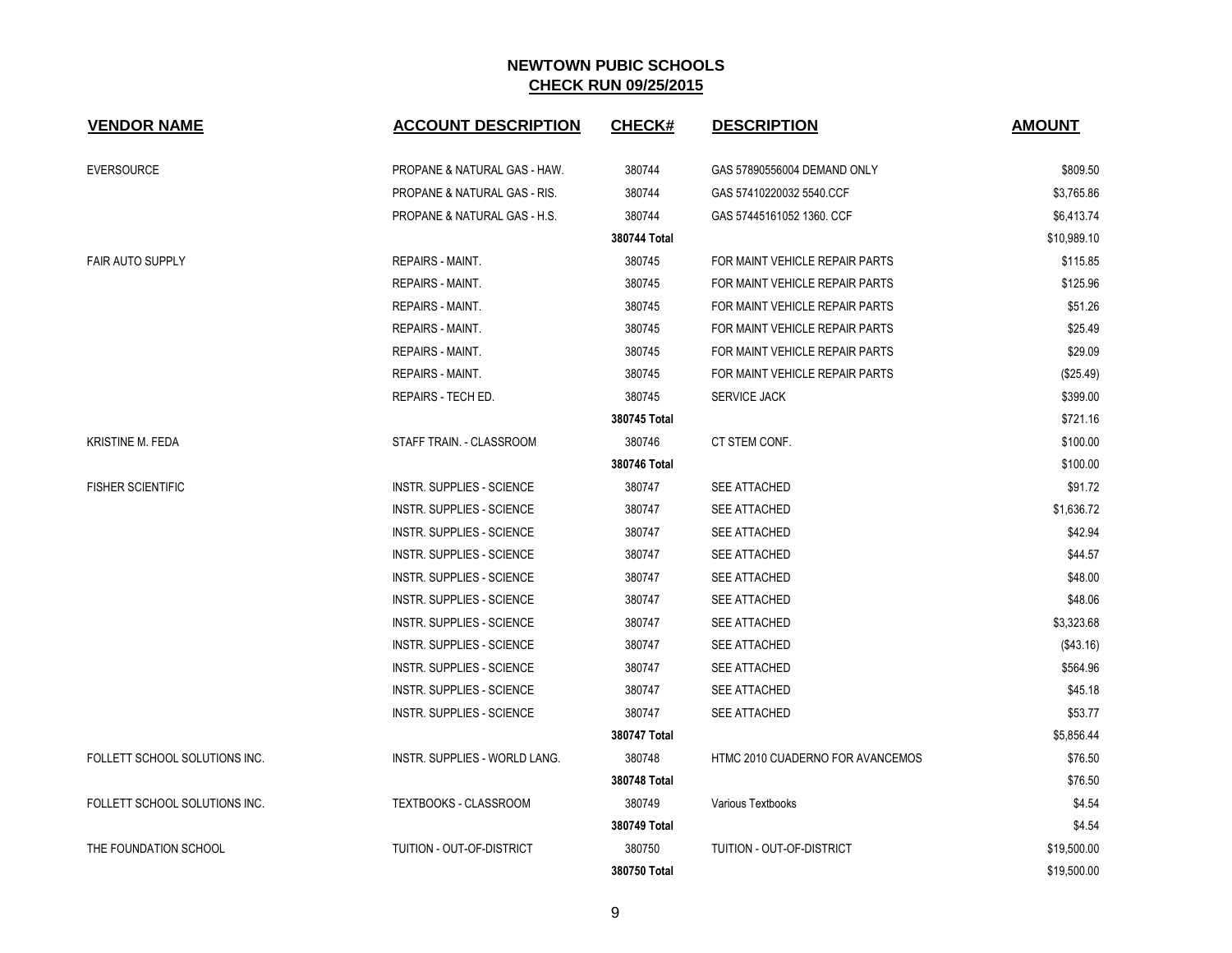| <b>VENDOR NAME</b>              | <b>ACCOUNT DESCRIPTION</b>          | <b>CHECK#</b> | <b>DESCRIPTION</b>                             | <b>AMOUNT</b> |
|---------------------------------|-------------------------------------|---------------|------------------------------------------------|---------------|
| <b>FRONTIER</b>                 | <b>TELEPHONE &amp; CABLE</b>        | 380751        | TELEPHONE SERV 2015/16                         | \$916.25      |
|                                 |                                     | 380751 Total  |                                                | \$916.25      |
| <b>FRONTIER</b>                 | <b>TELEPHONE &amp; CABLE</b>        | 380752        | TELEPHONE SERV 2015/16                         | \$683.15      |
|                                 |                                     | 380752 Total  |                                                | \$683.15      |
| <b>FRONTIER</b>                 | <b>TELEPHONE &amp; CABLE</b>        | 380753        | TELEPHONE SERV 2015/16                         | \$1,663.33    |
|                                 |                                     | 380753 Total  |                                                | \$1,663.33    |
| <b>FRONTIER</b>                 | <b>TELEPHONE &amp; CABLE</b>        | 380754        | TELEPHONE SERV 2015/16                         | \$62.12       |
|                                 |                                     | 380754 Total  |                                                | \$62.12       |
| <b>GANDER PUBLISHING INC.</b>   | INSTR. SUPPLIES - SP. ED. PREK-8    | 380755        | VISUALIZING AND VERBALIZING AS PR ATTACHED     | \$589.85      |
|                                 | INSTR. SUPPLIES - SP. ED. PREK-8    | 380755        | <b>SHIPPING</b>                                | \$58.98       |
|                                 |                                     | 380755 Total  |                                                | \$648.83      |
| <b>GLOBAL MECHANICAL LLC</b>    | <b>EMERGENCY REPAIRS - RIS.</b>     | 380756        | REPLACE VAV BOX BALL VALVES - RIS              | \$2,583.88    |
|                                 | <b>EMERGENCY REPAIRS - H.S.</b>     | 380756        | REPLACE BEARING ASSEMBLIES, REBUILD HOUSE PUMP | \$4,790.32    |
|                                 | <b>EMERGENCY REPAIRS - H.S.</b>     | 380756        | REPLACE BEARING ASSEMBLIES, REBUILD HOUSE PUMP | \$2,953.23    |
|                                 |                                     | 380756 Total  |                                                | \$10,327.43   |
| GOVCONNECTION, INC.             | INSTR. SUPPLIES - GUIDANCE          | 380757        | Printer Cartridges - Career Center NO SHIPPING | \$837.00      |
|                                 |                                     | 380757 Total  |                                                | \$837.00      |
| <b>GRAINGER</b>                 | INSTR. SUPPLIES - TECH ED.          | 380758        | SOCKET EXTENSION                               | \$31.83       |
|                                 | INSTR. SUPPLIES - TECH ED.          | 380758        | SAFETY GLASSES- DUCT TAPE- STARTING FLUID      | \$664.41      |
|                                 | REPAIRS - TECH ED.                  | 380758        | SOCKETS- CUTTERS-                              | \$301.11      |
|                                 |                                     | 380758 Total  |                                                | \$997.35      |
| <b>GRAYBAR</b>                  | <b>B&amp;G SUPPLIES - MAINT.</b>    | 380759        | PARKING LOT LED LIGHT BULBS - MAINT SUPPLIES   | \$612.74      |
|                                 | <b>B&amp;G SUPPLIES - MAINT.</b>    | 380759        | PARKING LOT LED LIGHT BULBS - MAINT SUPPLIES   | \$818.79      |
|                                 | <b>B&amp;G SUPPLIES - MAINT.</b>    | 380759        | PARKING LOT LED LIGHT BULBS - MAINT SUPPLIES   | \$283.80      |
|                                 |                                     | 380759 Total  |                                                | \$1,715.33    |
| <b>JENNY GRUSTAS</b>            | MEMBERSHIPS - GUIDANCE              | 380760        | <b>ASCA MEMBERSHIP</b>                         | \$129.00      |
|                                 |                                     | 380760 Total  |                                                | \$129.00      |
| HAMPDEN ENGINEERING CORPORATION | REPAIRS - SPORTS                    | 380761        | REPAIR COLORADO TIME SYSTEM                    | \$522.36      |
|                                 |                                     | 380761 Total  |                                                | \$522.36      |
| HAT CITY PAPER & SUPPLY CO.     | <b>B&amp;G SUPPLIES - CUSTODIAL</b> | 380762        | HAND CLEANER, DUST PANS, SPONGES, FLOOR PAD    | \$4,809.56    |
|                                 | <b>B&amp;G SUPPLIES - CUSTODIAL</b> | 380762        | HAND CLEANER / PAPER PRODUCTS                  | \$4,935.35    |
|                                 |                                     | 380762 Total  |                                                | \$9,744.91    |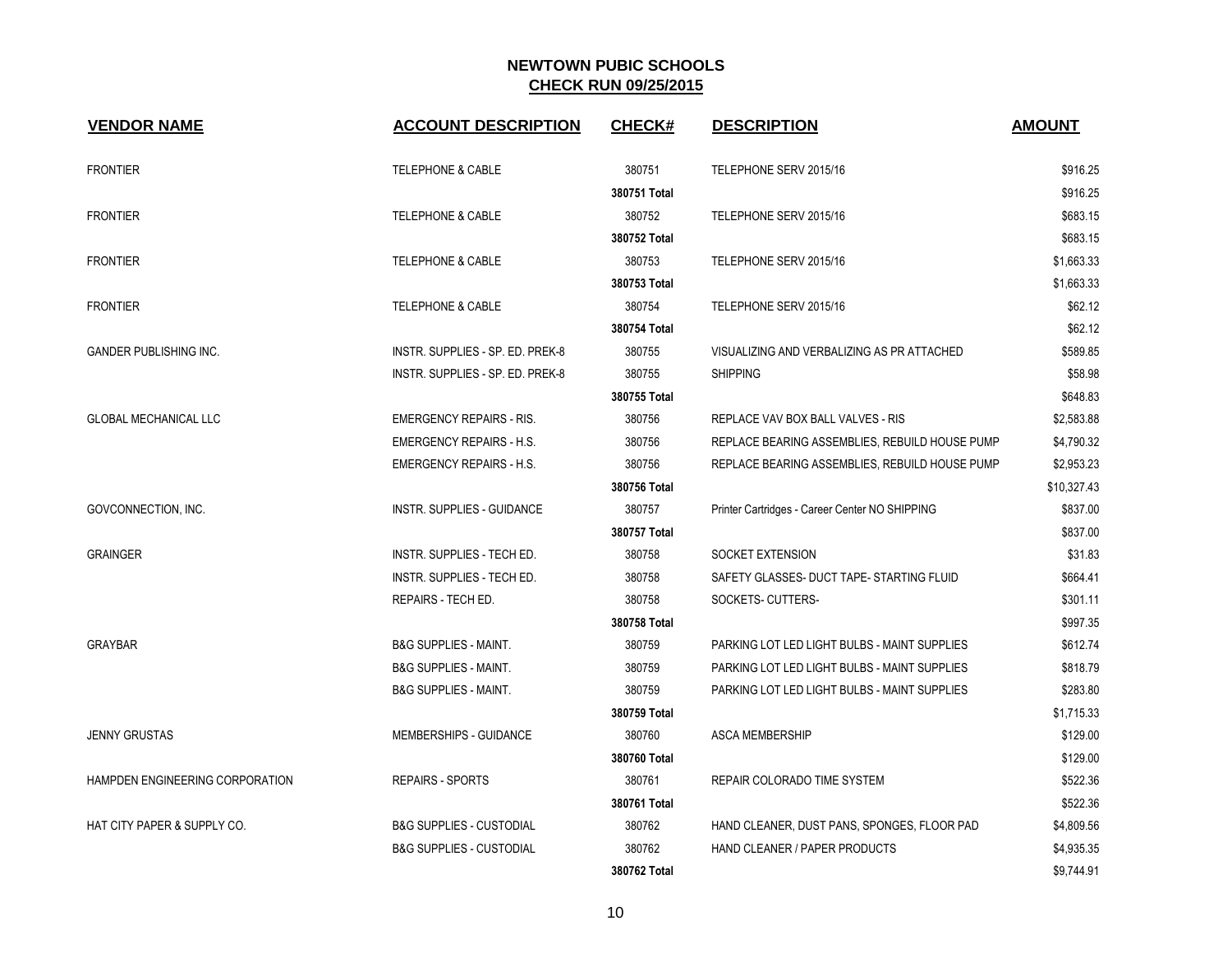| <b>VENDOR NAME</b>                     | <b>ACCOUNT DESCRIPTION</b>       | <b>CHECK#</b> | <b>DESCRIPTION</b>                                        | <b>AMOUNT</b> |
|----------------------------------------|----------------------------------|---------------|-----------------------------------------------------------|---------------|
|                                        |                                  |               |                                                           |               |
| <b>HEINEMANN</b>                       | TEXTBOOKS - CLASSROOM            | 380763        | Book Talk for Literacy Committee: The Reading Strategies  | \$455.00      |
|                                        | <b>TEXTBOOKS - CLASSROOM</b>     | 380763        | 10 percent Shipping and Handling charges                  | \$45.50       |
|                                        | INSTR. SUPPLIES - CLASSROOM      | 380763        | Prompting Guide for Reading Groups: F & P Prompting Guide | \$147.00      |
|                                        | INSTR. SUPPLIES - CLASSROOM      | 380763        | F & P Prompting Guide, Part 2, ISBN 978-0-325-02873-6     | \$438.82      |
|                                        | INSTR. SUPPLIES - CLASSROOM      | 380763        | 10 percent Shipping and Handling charges                  | \$58.58       |
|                                        |                                  | 380763 Total  |                                                           | \$1,144.90    |
| <b>HERITAGE HOTEL</b>                  | STAFF TRAVEL - ADMIN.            | 380764        | HOTEL EXPENSES-NEASC                                      | \$6,745.60    |
|                                        |                                  | 380764 Total  |                                                           | \$6,745.60    |
| HILARIO'S SERVICE CENTER, INC.         | REPAIRS - MAINT.                 | 380765        | MAINT TRUCK REPAIR - COOLANT LEAK                         | \$3,435.90    |
|                                        |                                  | 380765 Total  |                                                           | \$3,435.90    |
| HYDRO TECHNOLOGIES, INC.               | <b>PROF. SERV. - B. &amp; G.</b> | 380766        | WATER TESTING FOR BACTERIA - HOM                          | \$445.00      |
|                                        |                                  | 380766 Total  |                                                           | \$445.00      |
| <b>INFOBASE PUBLISHING</b>             | <b>SUPPLIES - LIBRARY</b>        | 380767        | Classroom Video on Demand Database Subscription fee       | \$1,307.81    |
|                                        |                                  | 380767 Total  |                                                           | \$1,307.81    |
| THE INSTITUTE OF PROFESSIONAL PRACTICE | PROF. SERV. - PSYCH/MED. EVAL.   | 380768        | PROF. SERV. - PSYCH/MED. EVAL.                            | \$6,750.00    |
|                                        |                                  | 380768 Total  |                                                           | \$6,750.00    |
| <b>IRIS FILMS</b>                      | INSTR. SUPPLIES - SOC. STUDIES   | 380769        | BUNDLE PACKAGE-TWO DVDs - SKIN DEEP & TALKING             | \$165.00      |
|                                        |                                  | 380769 Total  |                                                           | \$165.00      |
| <b>ITSAVVY LLC</b>                     | INSTR. SUPPLIES - COMPUTER ED.   | 380770        | Epson Projector Lamp #V13H010L57. See attached quote      | \$265.54      |
|                                        |                                  | 380770 Total  |                                                           | \$265.54      |
| <b>IXL LEARNING</b>                    | <b>INSTR. SUPPLIES - MATH</b>    | 380771        | IXL Math Site License 5-6                                 | \$3,270.00    |
|                                        |                                  | 380771 Total  |                                                           | \$3,270.00    |
| STEPHANIE JOHNSON                      | INSTR. SUPPLIES - WORLD LANG.    | 380772        | <b>QUIZLET SUBSCRIPTION</b>                               | \$39.97       |
|                                        |                                  | 380772 Total  |                                                           | \$39.97       |
| <b>KELLIE JUNE</b>                     | STAFF TRAVEL - INFO. TECH.       | 380773        | TRAVEL DATA CONF                                          | \$42.55       |
|                                        |                                  | 380773 Total  |                                                           | \$42.55       |
| <b>SUSAN LANG</b>                      | INSTR. SUPPLIES - CLASSROOM      | 380774        | STANDARD ECONOMY BOOK & BOOK RING                         | \$49.91       |
|                                        |                                  | 380774 Total  |                                                           | \$49.91       |
| LAWSON PRODUCTS INC.                   | <b>B&amp;G SUPPLIES - MAINT.</b> | 380775        | SELF DRILLING SCREWS / HOOKS - MAINT SUPPLIES             | \$293.37      |
|                                        |                                  | 380775 Total  |                                                           | \$293.37      |
| <b>LEARNING A-Z</b>                    | <b>INSTR. SUPPLIES - READING</b> | 380776        | Reading A-Z.com                                           | \$94.95       |
|                                        |                                  | 380776 Total  |                                                           | \$94.95       |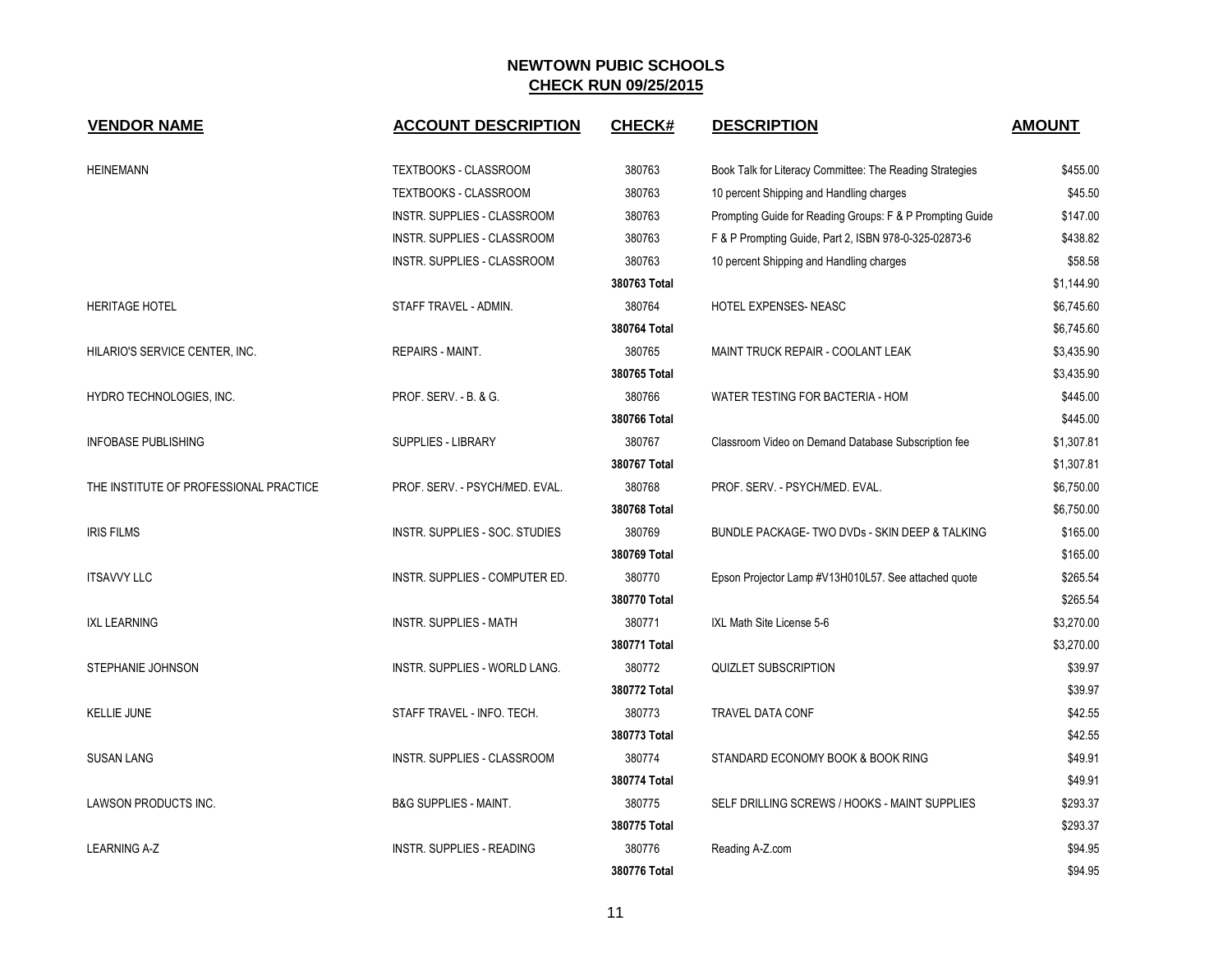| <b>VENDOR NAME</b>             | <b>ACCOUNT DESCRIPTION</b>       | CHECK#       | <b>DESCRIPTION</b>                                  | <b>AMOUNT</b> |
|--------------------------------|----------------------------------|--------------|-----------------------------------------------------|---------------|
|                                |                                  |              |                                                     |               |
| <b>LEARNING A-Z</b>            | TEXTBOOKS - CLASSROOM            | 380777       | RAZ-Kids                                            | \$79.95       |
|                                | TEXTBOOKS - CLASSROOM            | 380777       | Reading A-Z                                         | \$79.95       |
|                                | MEMBERSHIPS - WORLD LANG.        | 380777       | READING A-Z.COM 1 YEAR-1 CLASSROOM                  | \$85.80       |
|                                |                                  | 380777 Total |                                                     | \$245.70      |
| <b>LEARNING A-Z</b>            | INSTR. SUPPLIES - CLASSROOM      | 380778       | Renewal of Reading A-Z.com, one year, one class     | \$99.95       |
|                                |                                  | 380778 Total |                                                     | \$99.95       |
| <b>LEARNING A-Z</b>            | INSTR. SUPPLIES - SP. ED. PREK-8 | 380779       | <b>MEMBERSHIP</b>                                   | \$85.80       |
|                                |                                  | 380779 Total |                                                     | \$85.80       |
| LIFESPAN SCHOOL SOLUTIONS INC. | TUITION - OUT-OF-DISTRICT        | 380780       | TUITION - OUT-OF-DISTRICT                           | \$518.00      |
|                                |                                  | 380780 Total |                                                     | \$518.00      |
| <b>KELLY LILLY</b>             | INSTR. SUPPLIES - CLASSROOM      | 380781       | <b>CLASSROOM SUPPLIES</b>                           | \$100.00      |
|                                |                                  | 380781 Total |                                                     | \$100.00      |
| <b>KIM LOWELL</b>              | <b>INSTR. SUPPLIES - SCIENCE</b> | 380782       | <b>CARS FOR LAB</b>                                 | \$17.97       |
|                                |                                  | 380782 Total |                                                     | \$17.97       |
| <b>MAKERBOT INDUSTRIES LLC</b> | EQUIPMENT - COMPUTER ED.         | 380783       | Makerbot Replicator, refurbished Desktop 3D printer | \$1,449.90    |
|                                | EQUIPMENT - COMPUTER ED.         | 380783       | 1 Year warranty                                     | \$350.00      |
|                                | EQUIPMENT - COMPUTER ED.         | 380783       | <b>SHIPPING</b>                                     | \$17.82       |
|                                |                                  | 380783 Total |                                                     | \$1,817.72    |
| <b>GAIL MALETZ</b>             | STAFF TRAIN. - CLASSROOM         | 380784       | <b>NWEA MAP Parent Presentation</b>                 | \$170.00      |
|                                | STAFF TRAIN. - CLASSROOM         | 380784       | Presentation to parents on 9/8/2015                 | \$42.50       |
|                                | STAFF TRAIN. - CLASSROOM         | 380784       | Presentation to parents on 9/9/2015                 | \$42.50       |
|                                |                                  | 380784 Total |                                                     | \$255.00      |
| MARITIME AQUARIUM AT NORWALK   | CONTRACTED SERV. - T.A.P./FLEX   | 380785       | 13 AQUARIUM STUDENTS RESV 10514777                  | \$120.25      |
|                                | CONTRACTED SERV. - T.A.P./FLEX   | 380785       | 1 ADULT AQUARIUM                                    | \$12.95       |
|                                | CONTRACTED SERV. - T.A.P./FLEX   | 380785       | 1 PROGRAM FEE                                       | \$120.00      |
|                                |                                  | 380785 Total |                                                     | \$253.20      |
| W.B. MASON., INC               | INSTR. SUPPLIES - SP. ED. PREK-8 | 380786       | <b>SUPPLIES (61265)</b>                             | \$61.68       |
|                                | INSTR. SUPPLIES - CLASSROOM      | 380786       | Sketch chisel tip # SAN 190507                      | \$63.60       |
|                                | INSTR. SUPPLIES - CLASSROOM      | 380786       | white tag board PAC 5234-no shipping                | \$34.90       |
|                                | INSTR. SUPPLIES - CLASSROOM      | 380786       | Yellow Kraft Paper # PAC 63080                      | \$55.51       |
|                                | INSTR. SUPPLIES - CLASSROOM      | 380786       | Pink Kraft Paper PAC 63260                          | \$55.51       |
|                                | INSTR. SUPPLIES - CLASSROOM      | 380786       | Green Kraft Paper # PAC 63140                       | \$55.51       |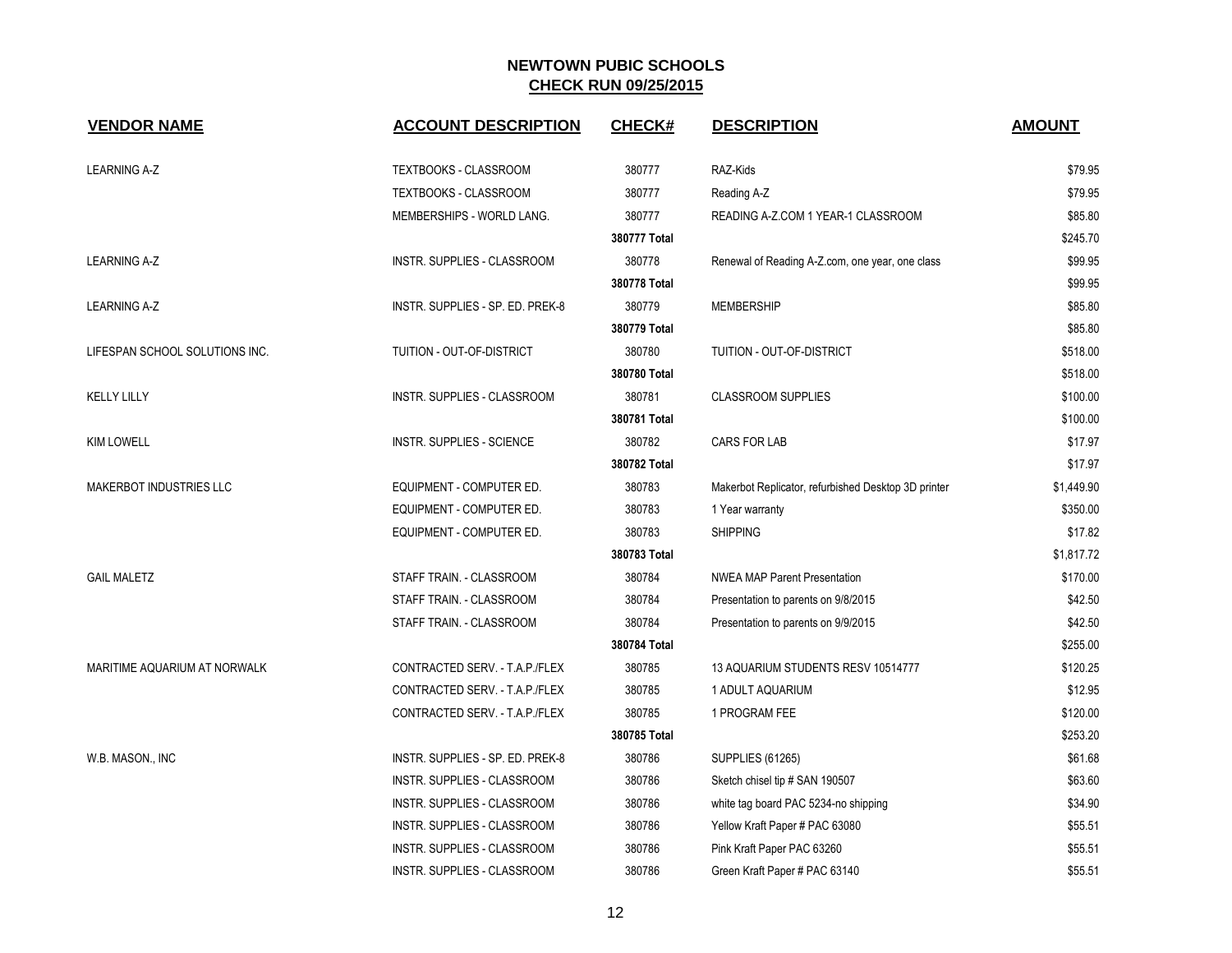| <b>VENDOR NAME</b> | <b>ACCOUNT DESCRIPTION</b>       | <b>CHECK#</b> | <b>DESCRIPTION</b>              | <b>AMOUNT</b> |
|--------------------|----------------------------------|---------------|---------------------------------|---------------|
| W.B. MASON., INC   | INSTR. SUPPLIES - CLASSROOM      | 380786        | Lt Blue # PAC 63200-no shipping | \$55.51       |
|                    | <b>INSTR. SUPPLIES - ENGLISH</b> | 380786        | SEE ATTACHED ORDER              | \$2,500.13    |
|                    | INSTR. SUPPLIES - ENGLISH        | 380786        | SEE ATTACHED ORDER              | \$194.94      |
|                    | INSTR. SUPPLIES - ENGLISH        | 380786        | SEE ATTACHED ORDER              | \$30.54       |
|                    | INSTR. SUPPLIES - ENGLISH        | 380786        | SEE ATTACHED ORDER              | \$90.00       |
|                    | INSTR. SUPPLIES - ENGLISH        | 380786        | SEE ATTACHED LIST               | \$38.66       |
|                    | <b>INSTR. SUPPLIES - ENGLISH</b> | 380786        | SEE ATTACHED LIST               | \$5.51        |
|                    | INSTR. SUPPLIES - ENGLISH        | 380786        | SEE ATTACHED LIST               | \$66.91       |
|                    | INSTR. SUPPLIES - ENGLISH        | 380786        | SEE ATTACHED LIST               | \$8.92        |
|                    | INSTR. SUPPLIES - SCIENCE        | 380786        | SEE ATTACHED LIST               | \$65.29       |
|                    | INSTR. SUPPLIES - SCIENCE        | 380786        | SEE ATTACHED LIST               | \$44.10       |
|                    | INSTR. SUPPLIES - SCIENCE        | 380786        | SEE ATTACHED LIST               | \$34.56       |
|                    | INSTR. SUPPLIES - SCIENCE        | 380786        | <b>SEE ATTACHED</b>             | \$83.22       |
|                    | INSTR. SUPPLIES - SCIENCE        | 380786        | SEE ATTACHED                    | \$25.45       |
|                    | <b>INSTR. SUPPLIES - SCIENCE</b> | 380786        | SEE ATTACHED                    | \$11.76       |
|                    | INSTR. SUPPLIES - SCIENCE        | 380786        | <b>SEE ATTACHED</b>             | \$156.61      |
|                    | INSTR. SUPPLIES - SCIENCE        | 380786        | <b>SEE ATTACHED</b>             | \$0.56        |
|                    | INSTR. SUPPLIES - SCIENCE        | 380786        | SEE ATTACHED                    | \$13.34       |
|                    | INSTR. SUPPLIES - SCIENCE        | 380786        | SEE ATTACHED                    | \$31.55       |
|                    | <b>INSTR. SUPPLIES - SCIENCE</b> | 380786        | SEE ATTACHED                    | \$15.89       |
|                    | INSTR. SUPPLIES - SCIENCE        | 380786        | <b>SEE ATTACHED</b>             | \$25.48       |
|                    | INSTR. SUPPLIES - SCIENCE        | 380786        | SEE ATTACHED                    | \$52.87       |
|                    | INSTR. SUPPLIES - SCIENCE        | 380786        | <b>SEE ATTACHED</b>             | \$17.24       |
|                    | <b>INSTR. SUPPLIES - SCIENCE</b> | 380786        | SEE ATTACHED                    | \$8.94        |
|                    | <b>INSTR. SUPPLIES - SCIENCE</b> | 380786        | SEE ATTACHED                    | \$10.12       |
|                    | INSTR. SUPPLIES - SCIENCE        | 380786        | <b>SEE ATTACHED</b>             | \$33.34       |
|                    | INSTR. SUPPLIES - SCIENCE        | 380786        | SEE ATTACHED                    | \$51.11       |
|                    | INSTR. SUPPLIES - SCIENCE        | 380786        | <b>SEE ATTACHED</b>             | \$2.13        |
|                    | INSTR. SUPPLIES - SCIENCE        | 380786        | SEE ATTACHED                    | \$39.83       |
|                    | INSTR. SUPPLIES - SCIENCE        | 380786        | SEE ATTACHED                    | \$28.45       |
|                    | INSTR. SUPPLIES - SCIENCE        | 380786        | <b>SEE ATTACHED</b>             | \$120.79      |
|                    | <b>INSTR. SUPPLIES - SCIENCE</b> | 380786        | <b>SEE ATTACHED</b>             | \$3.14        |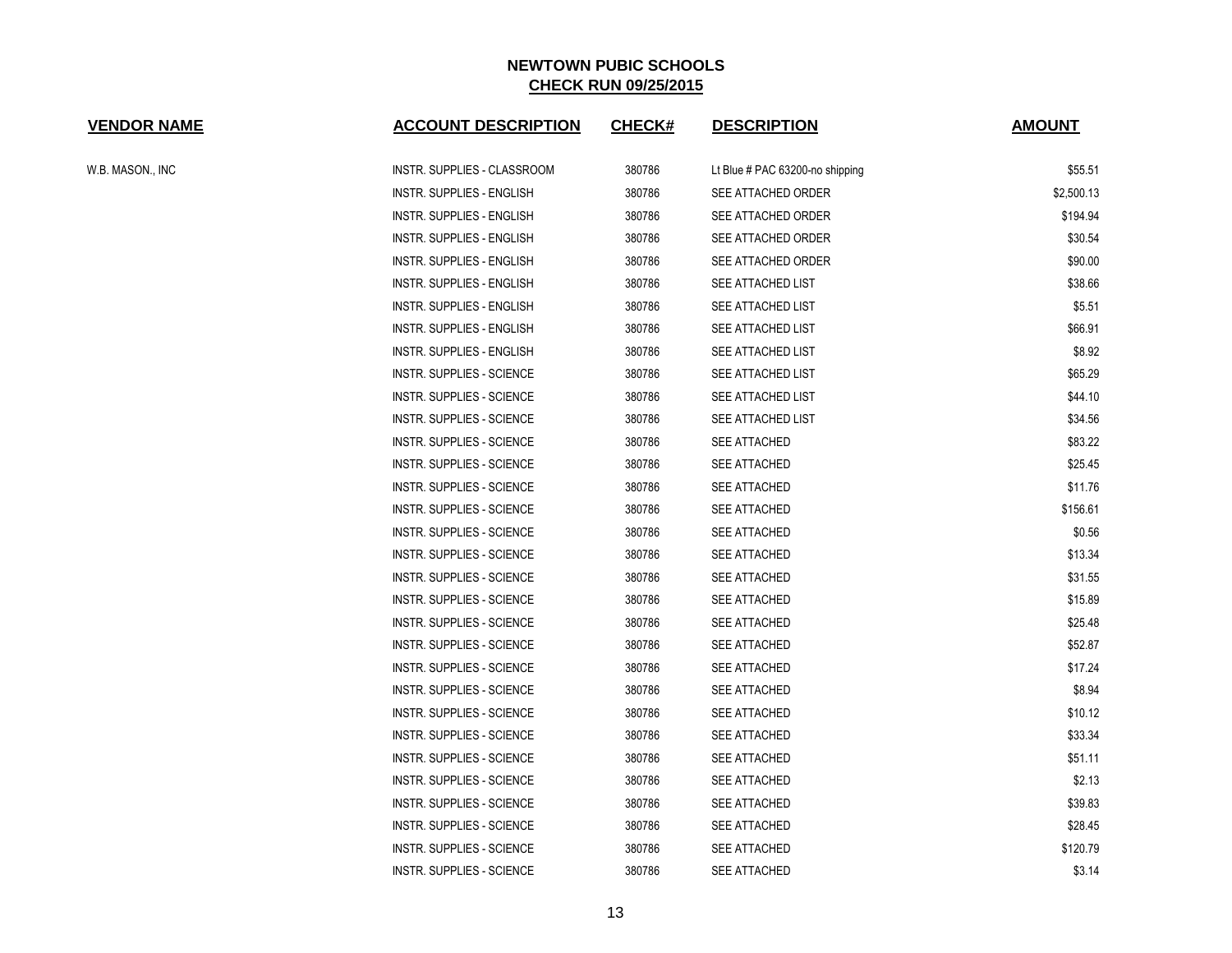| <b>VENDOR NAME</b> | <b>ACCOUNT DESCRIPTION</b>       | <b>CHECK#</b> | <b>DESCRIPTION</b>  | <b>AMOUNT</b> |
|--------------------|----------------------------------|---------------|---------------------|---------------|
| W.B. MASON., INC   | <b>INSTR. SUPPLIES - SCIENCE</b> | 380786        | SEE ATTACHED        | \$14.50       |
|                    | <b>INSTR. SUPPLIES - SCIENCE</b> | 380786        | <b>SEE ATTACHED</b> | \$374.02      |
|                    | <b>INSTR. SUPPLIES - SCIENCE</b> | 380786        | <b>SEE ATTACHED</b> | \$85.42       |
|                    | <b>INSTR. SUPPLIES - SCIENCE</b> | 380786        | <b>SEE ATTACHED</b> | \$25.86       |
|                    | INSTR. SUPPLIES - SCIENCE        | 380786        | SEE ATTACHED        | \$14.70       |
|                    | <b>INSTR. SUPPLIES - SCIENCE</b> | 380786        | SEE ATTACHED        | \$71.53       |
|                    | <b>INSTR. SUPPLIES - SCIENCE</b> | 380786        | SEE ATTACHED        | \$3.14        |
|                    | <b>INSTR. SUPPLIES - SCIENCE</b> | 380786        | <b>SEE ATTACHED</b> | \$9.08        |
|                    | <b>INSTR. SUPPLIES - SCIENCE</b> | 380786        | SEE ATTACHED        | \$6.70        |
|                    | <b>INSTR. SUPPLIES - SCIENCE</b> | 380786        | <b>SEE ATTACHED</b> | \$8.62        |
|                    | <b>INSTR. SUPPLIES - SCIENCE</b> | 380786        | <b>SEE ATTACHED</b> | \$17.58       |
|                    | <b>INSTR. SUPPLIES - SCIENCE</b> | 380786        | SEE ATTACHED        | \$96.17       |
|                    | <b>INSTR. SUPPLIES - SCIENCE</b> | 380786        | <b>SEE ATTACHED</b> | \$79.67       |
|                    | INSTR. SUPPLIES - SCIENCE        | 380786        | SEE ATTACHED        | \$38.81       |
|                    | <b>INSTR. SUPPLIES - SCIENCE</b> | 380786        | SEE ATTACHED        | \$223.18      |
|                    | INSTR. SUPPLIES - SCIENCE        | 380786        | <b>SEE ATTACHED</b> | \$9.00        |
|                    | INSTR. SUPPLIES - SCIENCE        | 380786        | <b>SEE ATTACHED</b> | (\$9.00)      |
|                    | <b>INSTR. SUPPLIES - SCIENCE</b> | 380786        | SEE ATTACHED        | \$149.72      |
|                    | INSTR. SUPPLIES - SCIENCE        | 380786        | SEE ATTACHED        | \$16.51       |
|                    | <b>INSTR. SUPPLIES - SCIENCE</b> | 380786        | SEE ATTACHED        | \$9.00        |
|                    | <b>INSTR. SUPPLIES - SCIENCE</b> | 380786        | SEE ATTACHED        | \$9.00        |
|                    | <b>INSTR. SUPPLIES - SCIENCE</b> | 380786        | <b>SEE ATTACHED</b> | \$388.33      |
|                    | <b>INSTR. SUPPLIES - SCIENCE</b> | 380786        | <b>SEE ATTACHED</b> | \$582.44      |
|                    | <b>INSTR. SUPPLIES - SCIENCE</b> | 380786        | <b>SEE ATTACHED</b> | \$41.94       |
|                    | INSTR. SUPPLIES - SCIENCE        | 380786        | <b>SEE ATTACHED</b> | \$54.49       |
|                    | INSTR. SUPPLIES - SCIENCE        | 380786        | SEE ATTACHED        | \$435.80      |
|                    | INSTR. SUPPLIES - SCIENCE        | 380786        | SEE ATTACHED        | \$0.45        |
|                    | <b>INSTR. SUPPLIES - SCIENCE</b> | 380786        | SEE ATTACHED        | \$1.57        |
|                    | <b>INSTR. SUPPLIES - SCIENCE</b> | 380786        | SEE ATTACHED        | \$43.15       |
|                    | INSTR. SUPPLIES - SCIENCE        | 380786        | <b>SEE ATTACHED</b> | \$18.00       |
|                    | <b>INSTR. SUPPLIES - SCIENCE</b> | 380786        | <b>SEE ATTACHED</b> | \$10.19       |
|                    | INSTR. SUPPLIES - SCIENCE        | 380786        | <b>SEE ATTACHED</b> | \$236.80      |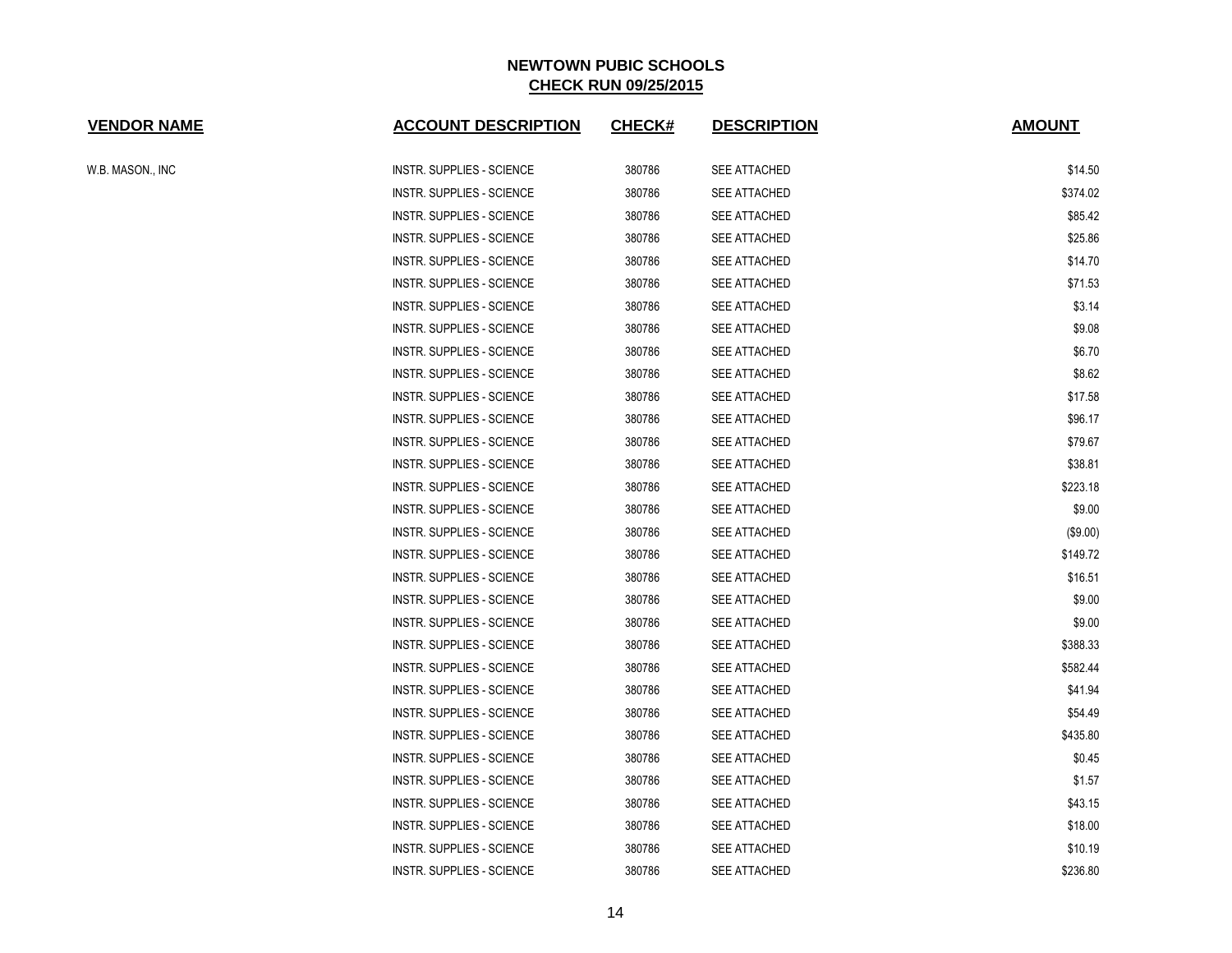| <b>VENDOR NAME</b> | <b>ACCOUNT DESCRIPTION</b>       | <b>CHECK#</b> | <b>DESCRIPTION</b>                                | <b>AMOUNT</b> |
|--------------------|----------------------------------|---------------|---------------------------------------------------|---------------|
| W.B. MASON., INC   | INSTR. SUPPLIES - SCIENCE        | 380786        | <b>SEE ATTACHED</b>                               | \$26.94       |
|                    | INSTR. SUPPLIES - SCIENCE        | 380786        | SEE ATTACHED                                      | \$37.94       |
|                    | INSTR. SUPPLIES - SCIENCE        | 380786        | SEE ATTACHED                                      | \$23.54       |
|                    | INSTR. SUPPLIES - SCIENCE        | 380786        | SEE ATTACHED                                      | \$99.56       |
|                    | INSTR. SUPPLIES - SCIENCE        | 380786        | SEE ATTACHED LIST                                 | \$17.58       |
|                    | INSTR. SUPPLIES - SCIENCE        | 380786        | SEE ATTACHED LIST                                 | \$15.52       |
|                    | INSTR. SUPPLIES - SCIENCE        | 380786        | SEE ATTACHED LIST                                 | \$18.00       |
|                    | INSTR. SUPPLIES - SCIENCE        | 380786        | SEE ATTACHED LIST                                 | \$3.14        |
|                    | <b>INSTR. SUPPLIES - SCIENCE</b> | 380786        | SEE ATTACHED LIST                                 | \$276.34      |
|                    | INSTR. SUPPLIES - CLASSROOM      | 380786        | Double Pedestal desk, Item HON-34962cl-adh, putty | \$529.95      |
|                    | INSTR. SUPPLIES - CLASSROOM      | 380786        | Cork Board, Item QRT-2303B-AJD                    | \$52.95       |
|                    | INSTR. SUPPLIES - CLASSROOM      | 380786        | Cork Board, Item QRT-304-AJD                      | \$121.90      |
|                    | INSTR. SUPPLIES - CLASSROOM      | 380786        | Round Table, 48 inch Diameter, Item 1281RI80      | \$108.95      |
|                    | OFF. SUPPLIES - BUS. SERV.       | 380786        | COFFEE 2015/16                                    | \$13.99       |
|                    | OFF. SUPPLIES - BUS. SERV.       | 380786        | <b>SUPPLIES 2015/16</b>                           | \$236.90      |
|                    | OFF. SUPPLIES - BUS. SERV.       | 380786        | <b>SUPPLIES 2015/16</b>                           | \$10.49       |
|                    | OFF. SUPPLIES - BUS. SERV.       | 380786        | INK CARTRIDGES 2015/16                            | \$143.99      |
|                    | OFF. SUPPLIES - BUS. SERV.       | 380786        | <b>WATER 2015/16</b>                              | \$99.90       |
|                    | OFF. SUPPLIES - BUS. SERV.       | 380786        | COFFEE 2015/16                                    | \$64.74       |
|                    | OFF. SUPPLIES - BUS. SERV.       | 380786        | INK CARTRIDGES 2015/16                            | \$143.99      |
|                    | OFF. SUPPLIES - BUS. SERV.       | 380786        | <b>SUPPLIES 2015/16</b>                           | \$11.59       |
|                    | OFF. SUPPLIES - BUS. SERV.       | 380786        | INK CARTRIDGES 2015/16                            | \$86.99       |
|                    | OFF. SUPPLIES - BUS. SERV.       | 380786        | <b>SUPPLIES 2015/16</b>                           | \$171.32      |
|                    | OFF. SUPPLIES - BUS. SERV.       | 380786        | <b>SUPPLIES 2015/16</b>                           | \$80.77       |
|                    | OFF. SUPPLIES - BUS. SERV.       | 380786        | COFFEE 2015/16                                    | \$53.95       |
|                    | OFF. SUPPLIES - BUS. SERV.       | 380786        | <b>SUPPLIES 2015/16</b>                           | \$11.82       |
|                    | OFF. SUPPLIES - BUS. SERV.       | 380786        | INK CARTRIDGES 2015/16                            | (\$60.00)     |
|                    | OFF. SUPPLIES - BUS. SERV.       | 380786        | <b>SUPPLIES 2015/16</b>                           | \$10.49       |
|                    | <b>INSTR. SUPPLIES - ART</b>     | 380786        | ART SUPPLIES, crayons, markers, tag board         | \$238.34      |
|                    | <b>INSTR. SUPPLIES - ART</b>     | 380786        | ART SUPPLIES, crayons, markers, tag board         | \$154.71      |
|                    | <b>INSTR. SUPPLIES - ART</b>     | 380786        | ART SUPPLIES, crayons, markers, tag board         | \$14.60       |
|                    | <b>INSTR. SUPPLIES - ART</b>     | 380786        | ART SUPPLIES, crayons, markers, tag board         | \$26.88       |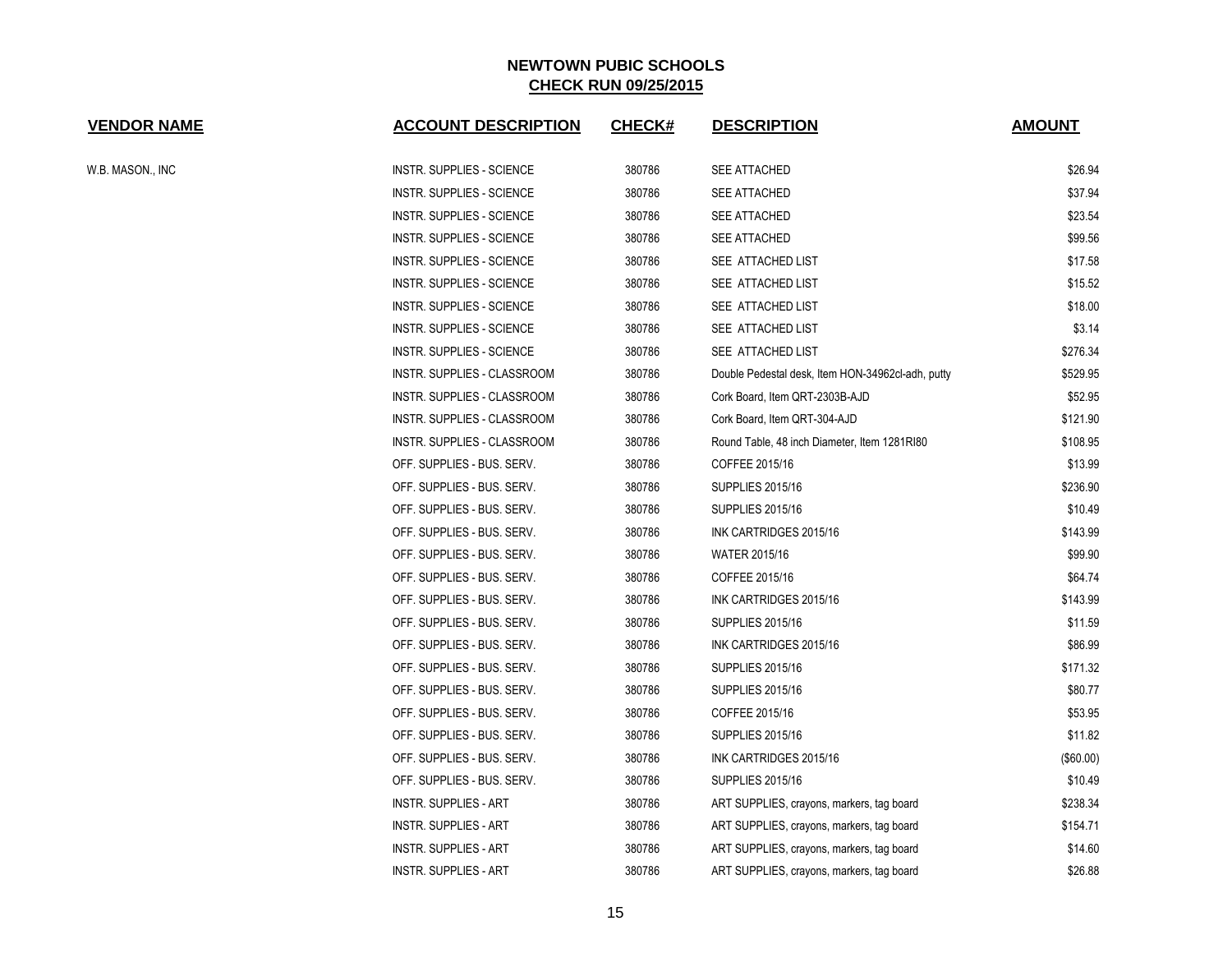| <b>VENDOR NAME</b> | <b>ACCOUNT DESCRIPTION</b>    | <b>CHECK#</b> | <b>DESCRIPTION</b>                                        | <b>AMOUNT</b> |
|--------------------|-------------------------------|---------------|-----------------------------------------------------------|---------------|
| W.B. MASON., INC   | INSTR. SUPPLIES - CLASSROOM   | 380786        | Elmer's Washable glue stick.77 oz. - EPIE524              | \$86.40       |
|                    | INSTR. SUPPLIES - CLASSROOM   | 380786        | Manilla Clasp 10 x 13 envelopes QUA37897                  | \$30.75       |
|                    | INSTR. SUPPLIES - CLASSROOM   | 380786        | 5 tab index dividers - AVE11131                           | \$26.50       |
|                    | INSTR. SUPPLIES - CLASSROOM   | 380786        | Dixon Ticonderoga #2 writing pencils - DIX13882           | \$112.00      |
|                    | INSTR. SUPPLIES - CLASSROOM   | 380786        | Crayola colored pencils - CY0684012. CREC 2015-16         | \$121.00      |
|                    | INSTR. SUPPLIES - CLASSROOM   | 380786        | Class supplies, see attached, erasers, post it cover tape | (\$8.97)      |
|                    | INSTR. SUPPLIES - CLASSROOM   | 380786        | Class supplies, see attached, erasers, post it cover tape | \$8.97        |
|                    | INSTR. SUPPLIES - CLASSROOM   | 380786        | Class supplies, see attached, erasers, post it cover tape | \$8.97        |
|                    | INSTR. SUPPLIES - CLASSROOM   | 380786        | CT Bid # CREC 2015-16, Misc. School Supplies              | \$43.40       |
|                    | INSTR. SUPPLIES - CLASSROOM   | 380786        | CT Bid # CREC 2015-16, Misc. School Supplies              | \$50.80       |
|                    | INSTR. SUPPLIES - CLASSROOM   | 380786        | CT Bid # CREC 2015-16, Misc. School Supplies              | \$248.90      |
|                    | INSTR. SUPPLIES - CLASSROOM   | 380786        | CT Bid # CREC 2015-16, Misc. School Supplies              | \$148.95      |
|                    | INSTR. SUPPLIES - CLASSROOM   | 380786        | CT Bid # CREC 2015-16, Misc. School Supplies              | \$2,421.00    |
|                    | INSTR. SUPPLIES - CLASSROOM   | 380786        | CT Bid # CREC 2015-16, Misc. School Supplies              | \$994.50      |
|                    | INSTR. SUPPLIES - CLASSROOM   | 380786        | CT Bid # CREC 2015-16, Misc. School Supplies              | \$667.70      |
|                    | INSTR. SUPPLIES - CLASSROOM   | 380786        | QRT-TEM547A-6X4                                           | \$1,082.97    |
|                    | INSTR. SUPPLIES - CLASSROOM   | 380786        | QRT-TEM544A-3X4                                           | \$200.99      |
|                    | INSTR. SUPPLIES - CLASSROOM   | 380786        | QRT-TEM548A-8X4                                           | \$460.99      |
|                    | INSTR. SUPPLIES - CLASSROOM   | 380786        | Principal/Office Supplies                                 | \$199.67      |
|                    | INSTR. SUPPLIES - CLASSROOM   | 380786        | Principal/Office Supplies                                 | \$36.07       |
|                    | <b>INSTR. SUPPLIES - ART</b>  | 380786        | PROJECT ROLL-PAC67002                                     | \$22.45       |
|                    | <b>INSTR. SUPPLIES - ART</b>  | 380786        | RAILROAD BOARD- PAC54821                                  | \$36.45       |
|                    | OFF. SUPPLIES - ADMIN.        | 380786        | Office Chair, Superseat, WAB-SST-25202                    | \$199.95      |
|                    | INSTR. SUPPLIES - CLASSROOM   | 380786        | Task Chair, without arms, WAB-2                           | \$79.00       |
|                    | INSTR. SUPPLIES - CLASSROOM   | 380786        | Task Chair, without arms, WAB-3                           | \$79.00       |
|                    | INSTR. SUPPLIES - CLASSROOM   | 380786        | Task Chair, without arms, WAB-4                           | \$69.00       |
|                    | INSTR. SUPPLIES - CLASSROOM   | 380786        | Shipping and Handling of chairs                           | \$50.00       |
|                    | <b>INSTR. SUPPLIES - MATH</b> | 380786        | BINDERS- PAPER- PENCIL- EXPO MARKERS                      | (\$197.40)    |
|                    | <b>INSTR. SUPPLIES - MATH</b> | 380786        | BINDERS- PAPER- PENCIL- EXPO MARKERS                      | \$2,752.49    |
|                    | <b>INSTR. SUPPLIES - MATH</b> | 380786        | BINDERS- PAPER- PENCIL- EXPO MARKERS                      | \$56.52       |
|                    | <b>INSTR. SUPPLIES - MATH</b> | 380786        | BINDERS- PAPER- PENCIL- EXPO MARKERS                      | \$211.90      |
|                    | INSTR. SUPPLIES - MATH        | 380786        | BINDERS- PAPER- PENCIL- EXPO MARKERS                      | \$57.33       |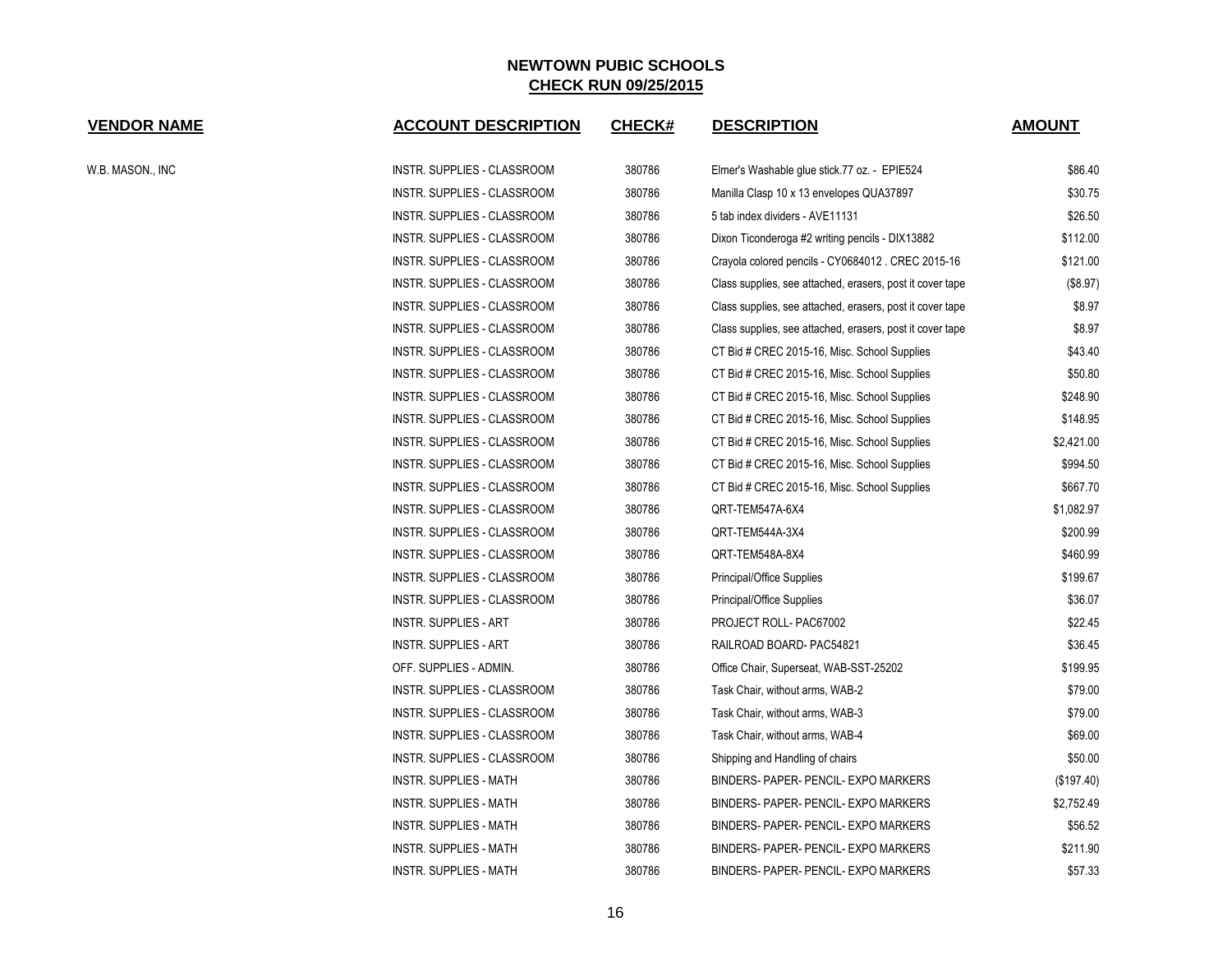| <b>VENDOR NAME</b> | <b>ACCOUNT DESCRIPTION</b>         | <b>CHECK#</b> | <b>DESCRIPTION</b>                                  | <b>AMOUNT</b> |
|--------------------|------------------------------------|---------------|-----------------------------------------------------|---------------|
| W.B. MASON., INC   | INSTR. SUPPLIES - MATH             | 380786        | BINDERS- PAPER- PENCIL- EXPO MARKERS                | \$340.50      |
|                    | INSTR. SUPPLIES - MATH             | 380786        | BINDERS- PAPER- PENCIL- EXPO MARKERS                | \$9.42        |
|                    | <b>INSTR. SUPPLIES - MATH</b>      | 380786        | BINDERS- PAPER- PENCIL- EXPO MARKERS                | \$4.32        |
|                    | <b>INSTR. SUPPLIES - MATH</b>      | 380786        | BINDERS- PAPER- PENCIL- EXPO MARKERS                | \$684.96      |
|                    | INSTR. SUPPLIES - CLASSROOM        | 380786        | Expo 4-color dry erase markers - SAN80074           | \$121.92      |
|                    | <b>INSTR. SUPPLIES - CLASSROOM</b> | 380786        | Elmer's Adhesive Glue Stick - Washable - EPIE514    | \$40.32       |
|                    | INSTR. SUPPLIES - CLASSROOM        | 380786        | Paper clips - standard smooth finish - UNV72210BX   | \$14.40       |
|                    | INSTR. SUPPLIES - CLASSROOM        | 380786        | See attached, classroom supplies                    | \$23.68       |
|                    | INSTR. SUPPLIES - CLASSROOM        | 380786        | See attached, classroom supplies, labels, name tags | \$15.48       |
|                    | INSTR. SUPPLIES - CLASSROOM        | 380786        | See attached, classroom supplies, labels, name tags | \$5.38        |
|                    | INSTR. SUPPLIES - GUIDANCE         | 380786        | Please see attached. NO SHIPPING                    | \$415.81      |
|                    | INSTR. SUPPLIES - GUIDANCE         | 380786        | Please see attached. NO SHIPPING                    | \$30.58       |
|                    | INSTR. SUPPLIES - CLASSROOM        | 380786        | Box Sealing Clear - # MMM37106                      | \$24.90       |
|                    | INSTR. SUPPLIES - CLASSROOM        | 380786        | Magic Mending Core # MMM6200341296                  | \$33.00       |
|                    | <b>INSTR. SUPPLIES - ENGLISH</b>   | 380786        | SEE ATTACHED ENGLISH DEPT. LIST                     | \$72.60       |
|                    | <b>INSTR. SUPPLIES - ENGLISH</b>   | 380786        | SEE ATTACHED ENGLISH DEPT. LIST                     | \$49.34       |
|                    | INSTR. SUPPLIES - ENGLISH          | 380786        | SEE ATTACHED ENGLISH DEPT. LIST                     | \$251.29      |
|                    | INSTR. SUPPLIES - SCIENCE          | 380786        | SEE ATTACHED SCIENCE DEPT. LIST                     | \$24.67       |
|                    | INSTR. SUPPLIES - SP. ED. H.S.     | 380786        | <b>SEE ATTACHED</b>                                 | \$19.87       |
|                    | INSTR. SUPPLIES - SP. ED. PREK-8   | 380786        | cartridges                                          | \$367.97      |
|                    | INSTR. SUPPLIES - CLASSROOM        | 380786        | POLAND SPRING NATURAL WATER- PERR11476903           | \$202.18      |
|                    | OFF. SUPPLIES - ADMIN.             | 380786        | Office Supplies - Principal                         | \$13.47       |
|                    | OFF. SUPPLIES - ADMIN.             | 380786        | Office Supplies - Principal                         | \$96.89       |
|                    | OFF. SUPPLIES - M.S.               | 380786        | 3-#BWK-TRANSCUP5CT - cups (for MS)                  | \$119.97      |
|                    | INSTR. SUPPLIES - TRANSITIONAL     | 380786        | PER ATTACHED                                        | \$3.36        |
|                    | INSTR. SUPPLIES - TRANSITIONAL     | 380786        | PER ATTACHED                                        | \$391.75      |
|                    | INSTR. SUPPLIES - WORLD LANG.      | 380786        | HOUSE OF DOOLITTLE ECONOMY DESK PAD CALENDAR        | \$82.50       |
|                    | INSTR. SUPPLIES - SOC. STUDIES     | 380786        | AVE03301 AVERY 1 IN. BINDER BLACK                   | \$7.70        |
|                    | INSTR. SUPPLIES - SOC. STUDIES     | 380786        | AVE03310 AVERY 1 IN. BINDER RED                     | \$7.70        |
|                    | INSTR. SUPPLIES - SOC. STUDIES     | 380786        | AVE03400 AVERY 1 INC BINDER BLUE                    | \$4.30        |
|                    | INSTR. SUPPLIES - SP. ED. PREK-8   | 380786        | <b>CARTRIDGES</b>                                   | \$723.97      |
|                    | INSTR. SUPPLIES - SP. ED. PREK-8   | 380786        | <b>NMS CARTRIDGES</b>                               | \$143.99      |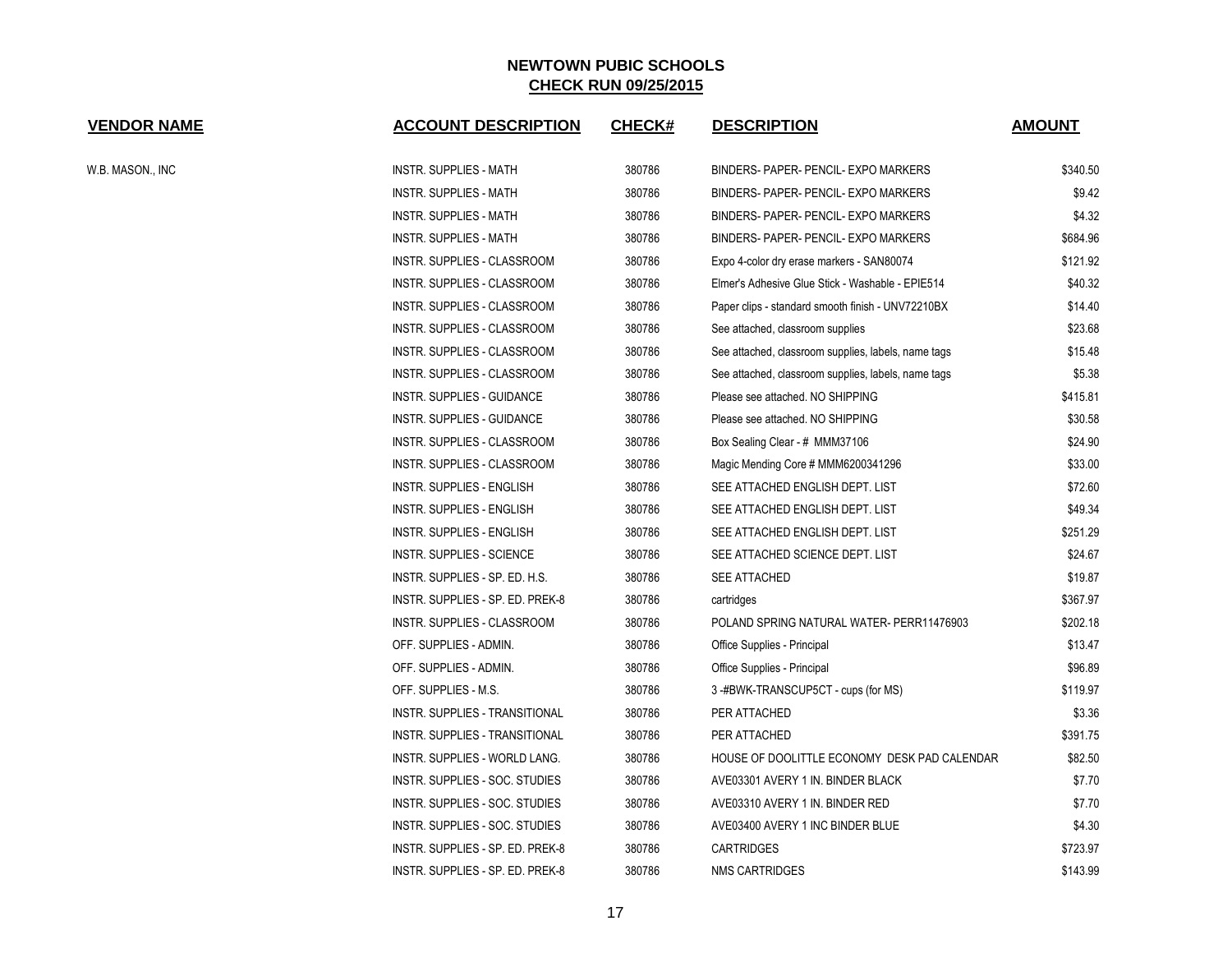| <b>VENDOR NAME</b>         | <b>ACCOUNT DESCRIPTION</b>          | <b>CHECK#</b> | <b>DESCRIPTION</b>                    | <b>AMOUNT</b> |
|----------------------------|-------------------------------------|---------------|---------------------------------------|---------------|
|                            |                                     |               |                                       |               |
| W.B. MASON., INC           | OTHER SUPPLIES - STAFF DEVELOP.     | 380786        | Organization rack and stacking sorter | \$144.13      |
|                            | OFF. SUPPLIES - NONPUBLIC           | 380786        | Assorted office Supplies              | \$49.82       |
|                            | OFF. SUPPLIES - ELEM.               | 380786        | Assorted Office supplies- Elem.       | \$92.76       |
|                            | <b>INSTR. SUPPLIES - ENGLISH</b>    | 380786        | POTIUS PROJECTS MATERIALS             | (\$214.99)    |
|                            |                                     | 380786 Total  |                                       | \$24,885.90   |
| JULE McCOMBES-TOLIS, PH.D. | PROF. SERV. - PSYCH/MED. EVAL.      | 380787        | PROF. SERV. - PSYCH/MED. EVAL.        | \$6,400.00    |
|                            |                                     | 380787 Total  |                                       | \$6,400.00    |
| <b>BETTY MCFADDEN</b>      | OFF. SUPPLIES - ADMIN.              | 380788        | PARA LUNCH & SUPPLIES                 | \$143.60      |
|                            |                                     | 380788 Total  |                                       | \$143.60      |
| AMY MCGOLDRICK             | <b>INSTR. SUPPLIES - GUIDANCE</b>   | 380789        | NEW STUDENT LUNCHEON                  | \$83.94       |
|                            |                                     | 380789 Total  |                                       | \$83.94       |
| <b>MATT MEMOLI</b>         | STAFF TRAVEL - P.E.                 | 380790        | TRAVEL 08/24/15 - 08/28/15            | \$20.99       |
|                            | STAFF TRAVEL - P.E.                 | 380790        | TRAVEL 08/31/15 - 09/04/15            | \$20.99       |
|                            |                                     | 380790 Total  |                                       | \$41.98       |
| WILLIAM B. MEYER INC.      | OFF. SUPPLIES - PUPIL SERV.         | 380791        | <b>RECORDS MANAGEMENT</b>             | \$164.02      |
|                            |                                     | 380791 Total  |                                       | \$164.02      |
| MOBILE MINI, INC.          | <b>EQUIP RENTAL - SPORTS</b>        | 380792        | <b>RENTAL CONTAINERS</b>              | \$75.00       |
|                            | <b>EQUIP RENTAL - SPORTS</b>        | 380792        | <b>RENTAL CONTAINERS</b>              | \$95.00       |
|                            | <b>EQUIP RENTAL - SPORTS</b>        | 380792        | <b>RENTAL CONTAINERS</b>              | \$75.00       |
|                            |                                     | 380792 Total  |                                       | \$245.00      |
| MOORE MEDICAL LLC          | <b>B&amp;G SUPPLIES - CUSTODIAL</b> | 380793        | NON LATEX GLOVES (HIGH SCHOOL STOCK)  | \$494.80      |
|                            |                                     | 380793 Total  |                                       | \$494.80      |
| <b>JOANNE MORRIS</b>       | STAFF TRAIN. - BUS. SERV.           | 380794        | STATE DATA CONFERENCE                 | \$43.35       |
|                            |                                     | 380794 Total  |                                       | \$43.35       |
| E. A. MORSE & CO. INC.     | <b>B&amp;G SUPPLIES - CUSTODIAL</b> | 380795        | NABC, GREEN SOL, GLASS CLEANER        | \$2,763.60    |
|                            | <b>REPAIRS - CUSTODIAL</b>          | 380795        | REPAIR PARTS - CUSTODIAN MACHINE      | \$767.40      |
|                            |                                     | 380795 Total  |                                       | \$3,531.00    |
| NAGEL ELECTRIC LLC         | B. & G. REPAIRS - HOM.              | 380796        | REPIPE PARKING LOT POLE LIGHTS - HOM  | \$1,640.00    |
|                            |                                     | 380796 Total  |                                       | \$1,640.00    |
| LISA NARAYANAN             | INSTR. SUPPLIES - SCIENCE           | 380797        | COTTON SWABS/VASES FOR AP CHEM.       | \$12.00       |
|                            |                                     | 380797 Total  |                                       | \$12.00       |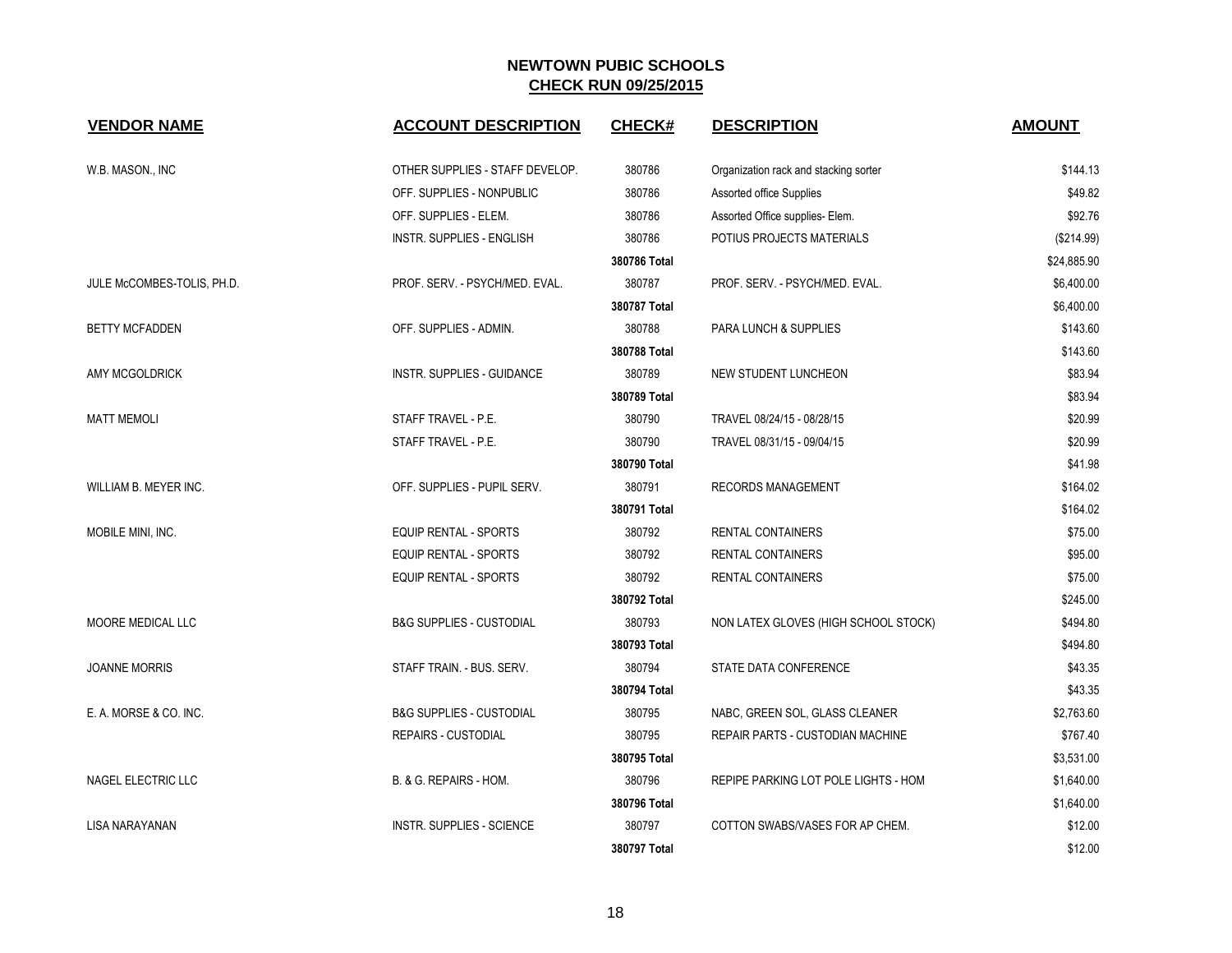| <b>VENDOR NAME</b>                  | <b>ACCOUNT DESCRIPTION</b>      | <b>CHECK#</b> | <b>DESCRIPTION</b>                                          | <b>AMOUNT</b> |
|-------------------------------------|---------------------------------|---------------|-------------------------------------------------------------|---------------|
| <b>NASCO</b>                        | INSTR. SUPPLIES - TRANSITIONAL  | 380798        | ITEM WA20103H LOOK AND COOK MICROWAVE                       | \$62.06       |
|                                     |                                 | 380798 Total  |                                                             | \$62.06       |
| THE NEAT CENTER AT OAK HILL         | REPAIRS - SP/HEAR.              | 380799        | REPAIRS - SP/HEAR.                                          | \$1,250.00    |
|                                     |                                 | 380799 Total  |                                                             | \$1,250.00    |
| NEOPOST NORTHEAST DISTRICT          | OFF. SUPPLIES - ADMIN.          | 380800        | <b>INK CARTRIDGE</b>                                        | \$190.00      |
|                                     |                                 | 380800 Total  |                                                             | \$190.00      |
| NEW ENGLAND HISTORY TEACHERS ASSOC. | STAFF TRAIN. - SOC. STUDIES     | 380801        | Registration for conference                                 | \$75.00       |
|                                     |                                 | 380801 Total  |                                                             | \$75.00       |
| NEW ENGLAND SPORTSWEAR              | INSTR. SUPPLIES - SPORTS        | 380802        | <b>CROSS COUNTRY JERSEYS</b>                                | \$420.00      |
|                                     | <b>INSTR. SUPPLIES - SPORTS</b> | 380802        | <b>FIELD HOCKEY SOCKS</b>                                   | \$415.80      |
|                                     | OFF. SUPPLIES - ADMIN.          | 380802        | NEASC-NATIONAL HONOR SOCIETY -T-SHIRTS                      | \$1,062.50    |
|                                     |                                 | 380802 Total  |                                                             | \$1,898.30    |
| NEWTOWN CULINARY                    | INSTR. SUPPLIES - CLASSROOM     | 380803        | <b>FRESHMAN ORIENTATION</b>                                 | \$2,750.00    |
|                                     |                                 | 380803 Total  |                                                             | \$2,750.00    |
| <b>NEWTOWN GRAPHICS</b>             | PRINTING - ADMIN.               | 380804        | <b>EARLY DISMISSAL PASSES</b>                               | \$25.00       |
|                                     | PRINTING - ADMIN.               | 380804        | <b>NAME PLATES</b>                                          | \$21.00       |
|                                     | <b>SECURITY SUPPLIES</b>        | 380804        | Vinyl Coated No Trespass Signs for hanging on gate entry    | \$60.00       |
|                                     |                                 | 380804 Total  |                                                             | \$106.00      |
| NEWTOWN HARDWARE                    | <b>INSTR. SUPPLIES - SPORTS</b> | 380805        | <b>HOOKS</b>                                                | \$8.95        |
|                                     |                                 | 380805 Total  |                                                             | \$8.95        |
| THE NIXON COMPANY                   | <b>REPAIRS - SPORTS</b>         | 380806        | <b>BANNER UPDATE</b>                                        | \$2,808.95    |
|                                     |                                 | 380806 Total  |                                                             | \$2,808.95    |
| NORTHEASTERN COMMUNICATIONS INC.    | <b>REPAIRS - SECURITY</b>       | 380807        | Repair of Reed School Security Officer Motorola XPR6500     | \$320.00      |
|                                     | <b>REPAIRS - SECURITY</b>       | 380807        | Shipping, UPS Ground.                                       | \$8.00        |
|                                     |                                 | 380807 Total  |                                                             | \$328.00      |
| ORIGO EDUCATION                     | OTHER SUPPLIES - STAFF DEVELOP. | 380808        | Step it UP 1 yr. Subscription Aug 2015-2016 Math Specialist | \$1,165.50    |
|                                     |                                 | 380808 Total  |                                                             | \$1,165.50    |
| MICHAEL ORNAF                       | INSTR. SUPPLIES - TECH ED.      | 380809        | PLUG & SATA SUPPLIES                                        | \$101.95      |
|                                     | TEXTBOOKS - TECH ED.            | 380809        | TEST OUT PC PRO                                             | \$178.00      |
|                                     |                                 | 380809 Total  |                                                             | \$279.95      |
| <b>CATHY OSTAR</b>                  | INSTR. SUPPLIES - T.A.P./FLEX   | 380810        | <b>SUPPLIES</b>                                             | \$51.24       |
|                                     |                                 | 380810 Total  |                                                             | \$51.24       |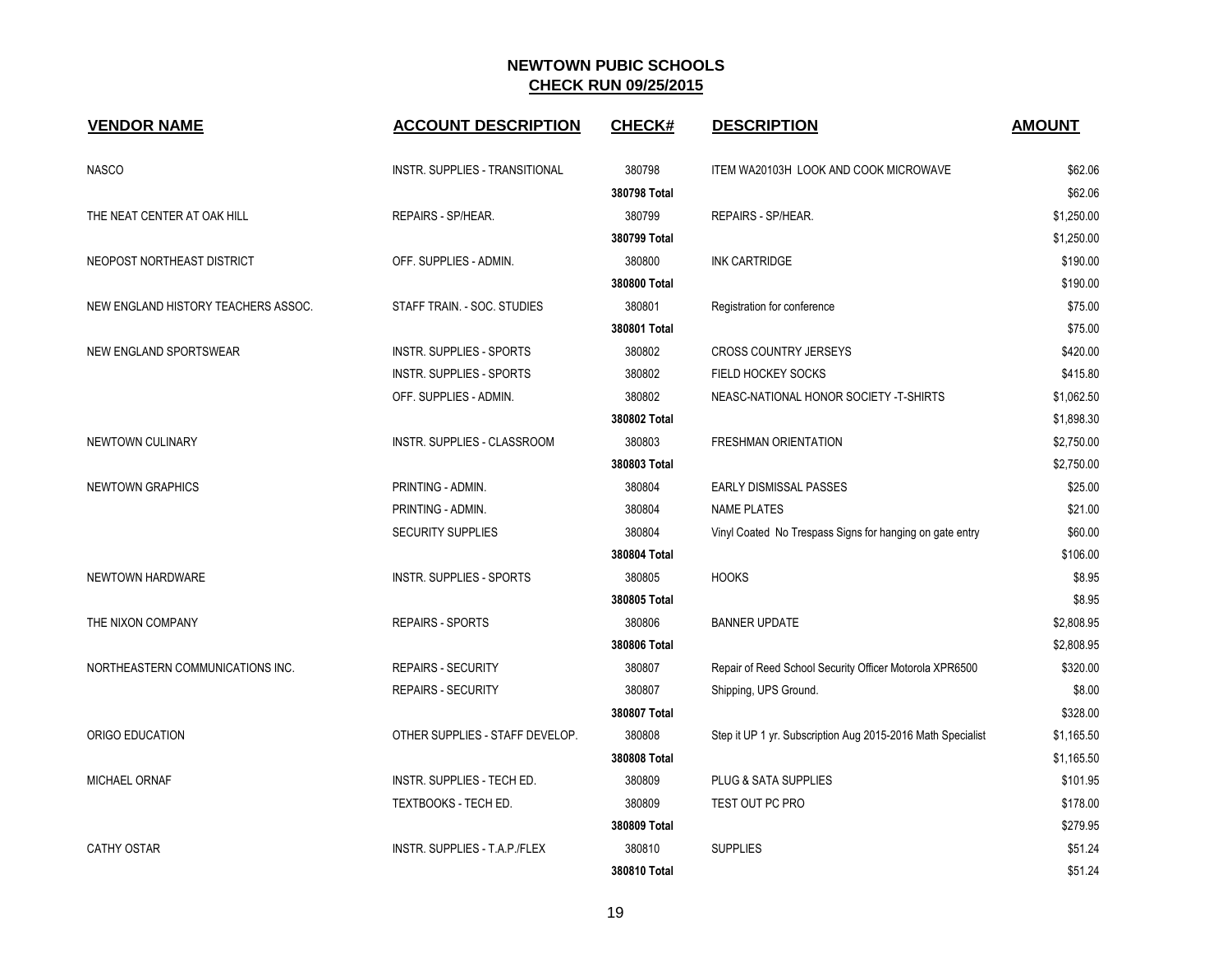| <b>VENDOR NAME</b>                | <b>ACCOUNT DESCRIPTION</b>           | <b>CHECK#</b> | <b>DESCRIPTION</b>                                           | <b>AMOUNT</b> |
|-----------------------------------|--------------------------------------|---------------|--------------------------------------------------------------|---------------|
| OXFORD UNIVERSITY PRESS INC.      | <b>SUPPLIES - LIBRARY</b>            | 380811        | Oxford English Dictionary subscription renewal for 2015-2016 | \$450.00      |
|                                   |                                      | 380811 Total  |                                                              | \$450.00      |
| P.C.C INC.                        | <b>INSTR. SUPPLIES - SPORTS</b>      | 380812        | <b>SHELVING</b>                                              | \$139.95      |
|                                   |                                      | 380812 Total  |                                                              | \$139.95      |
| PARTY DEPOT INC.                  | <b>INSTR. SUPPLIES - WORLD LANG.</b> | 380813        | <b>SEE CART ATTACHED</b>                                     | \$87.57       |
|                                   |                                      | 380813 Total  |                                                              | \$87.57       |
| PCM-G INC                         | STAFF TRAVEL - INFO. TECH.           | 380814        | Travel for setup of switches purchased from PCM-G            | \$1,822.32    |
|                                   |                                      | 380814 Total  |                                                              | \$1,822.32    |
| PETTY CASH                        | CONTRACTED SERV. - SUPER.            | 380815        | PETTY CASH                                                   | \$121.44      |
|                                   | OFF. SUPPLIES - SUPER.               | 380815        | PETTY CASH                                                   | \$35.75       |
|                                   | OFF./MEETING SUPPLIES - B.O.E.       | 380815        | PETTY CASH                                                   | \$144.64      |
|                                   | OFF. SUPPLIES - BUS. SERV.           | 380815        | PETTY CASH                                                   | (\$124.50)    |
|                                   |                                      | 380815 Total  |                                                              | \$177.33      |
| PETTY CASH                        | INSTR. SUPPLIES - CLASSROOM          | 380816        | PETTY CASH                                                   | \$74.85       |
|                                   |                                      | 380816 Total  |                                                              | \$74.85       |
| PHONAK LLC                        | EQUIPMENT - SP/HEAR.                 | 380817        | ORDER AS PER ATTACHED FM UNIT                                | \$390.94      |
|                                   |                                      | 380817 Total  |                                                              | \$390.94      |
| PROXIMA MANUFACTURING LTD         | <b>REPAIRS - SPORTS</b>              | 380818        | WORK BENCH- BAR HOOKS                                        | \$5,044.00    |
|                                   |                                      | 380818 Total  |                                                              | \$5,044.00    |
| <b>QUALITY IMPROVEMENTS LLC</b>   | B. & G. IMPROVE - M.S.               | 380819        | MIDDLE SCHOOL TUNNEL (PER QUOTE)                             | \$14,894.00   |
|                                   |                                      | 380819 Total  |                                                              | \$14,894.00   |
| QUIZLET                           | INSTR. SUPPLIES - WORLD LANG.        | 380820        | 1 YEAR UPGRADE FOR 10 X - WORLD LANGUAGE DEPT.               | \$119.95      |
|                                   |                                      | 380820 Total  |                                                              | \$119.95      |
| REALLY GOOD STUFF INC.            | INSTR. SUPPLIES - CLASSROOM          | 380821        | Durable Book and Binder Holders (Neon)                       | \$40.39       |
|                                   | INSTR. SUPPLIES - CLASSROOM          | 380821        | Classroom Paper Baskets S/4 # 128946                         | \$55.96       |
|                                   | INSTR. SUPPLIES - CLASSROOM          | 380821        | Shipping \$10.95 less (\$5.60) Coupon SUM15                  | \$5.35        |
|                                   |                                      | 380821 Total  |                                                              | \$101.70      |
| RIDDELL/ ALL AMERICAN SPORTS CORP | <b>INSTR. SUPPLIES - SPORTS</b>      | 380822        | FACE FRAME 3/4 WHITE                                         | \$93.00       |
|                                   | <b>INSTR. SUPPLIES - SPORTS</b>      | 380822        | HELMETS AND CHIN STRAPS                                      | \$381.18      |
|                                   |                                      | 380822 Total  |                                                              | \$474.18      |
| <b>LAURA SARGENT</b>              | STAFF TRAVEL - CLASSROOM             | 380823        | <b>TRAVEL AP SPANISH TRAINING</b>                            | \$96.00       |
|                                   |                                      | 380823 Total  |                                                              | \$96.00       |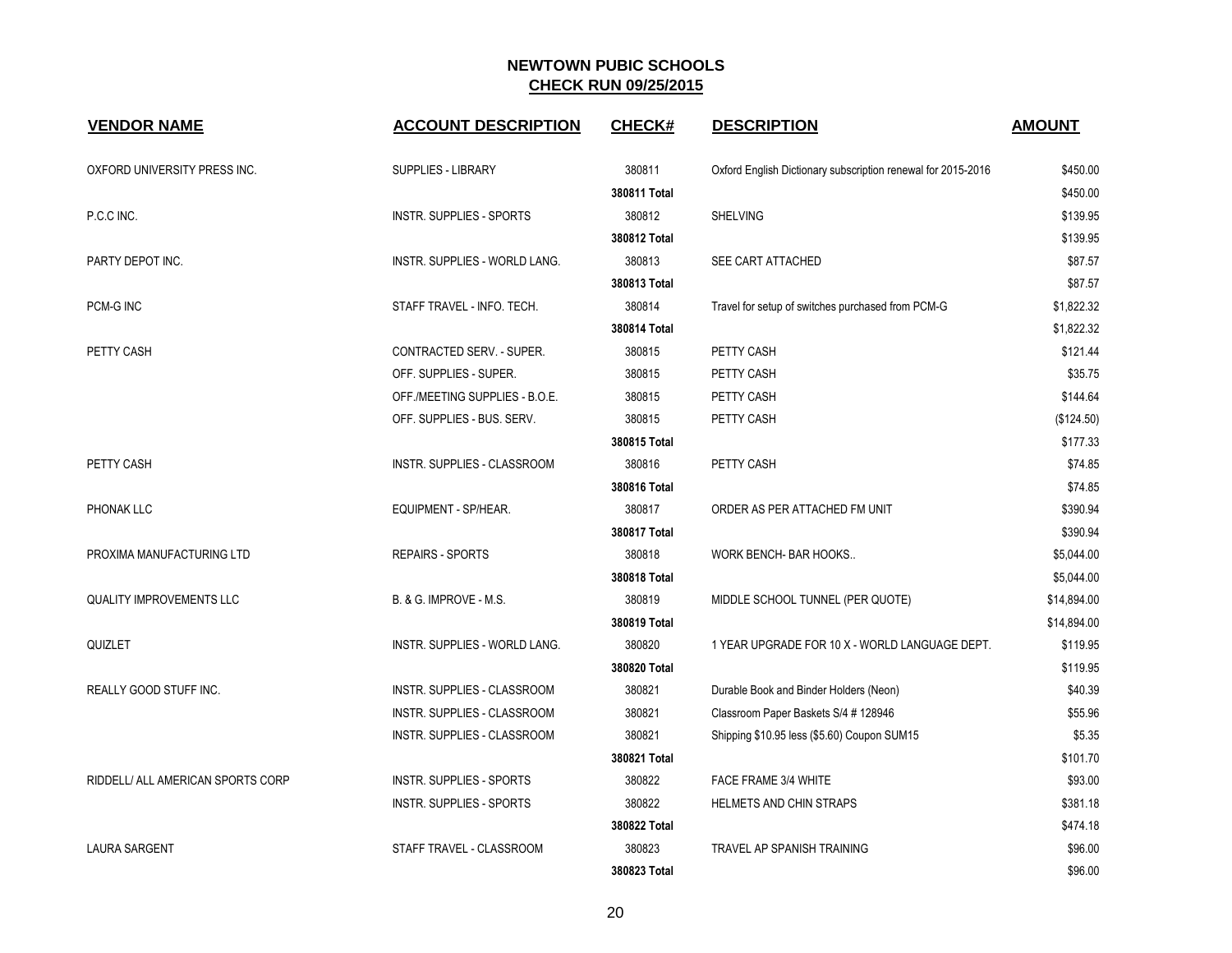| <b>VENDOR NAME</b>          | <b>ACCOUNT DESCRIPTION</b>           | <b>CHECK#</b> | <b>DESCRIPTION</b>                                      | <b>AMOUNT</b> |
|-----------------------------|--------------------------------------|---------------|---------------------------------------------------------|---------------|
| SCANTRON CORPORATION        | <b>INSTR. SUPPLIES - WORLD LANG.</b> | 380824        | PART NO. 19641 ANSWER SHEET B (500/PKG)- MATH           | \$470.00      |
|                             | <b>INSTR. SUPPLIES - MATH</b>        | 380824        | <b>SHIPPING</b>                                         | \$26.99       |
|                             | <b>INSTR. SUPPLIES - WORLD LANG.</b> | 380824        | SEE CART ATTACHED FOR ORDER                             | \$186.96      |
|                             | INSTR. SUPPLIES - SOC. STUDIES       | 380824        | 19630 Analysis                                          | \$20.00       |
|                             | INSTR. SUPPLIES - SOC. STUDIES       | 380824        | 19641 Answer Sheet B                                    | \$94.00       |
|                             | INSTR. SUPPLIES - SOC. STUDIES       | 380824        | 72512 Answer Sheet J                                    | \$104.00      |
|                             | INSTR. SUPPLIES - SOC. STUDIES       | 380824        | Shipping                                                | \$20.25       |
|                             |                                      | 380824 Total  |                                                         | \$922.20      |
| <b>SCHOLASTIC MAGAZINES</b> | <b>TEXTBOOKS - READING</b>           | 380825        | Magazine Subscriptions to ACTION, 2 class sets of 15    | \$179.70      |
|                             | <b>TEXTBOOKS - READING</b>           | 380825        | Shipping charge                                         | \$17.97       |
|                             |                                      | 380825 Total  |                                                         | \$197.67      |
| <b>SCHOOL SPECIALTY</b>     | INSTR. SUPPLIES - ART                | 380826        | CT State Contract #12PSX0108, Acct. #240634, Misc. Art  | \$530.25      |
|                             | INSTR. SUPPLIES - ART                | 380826        | CT State Contract, #12PSX0108, Acct. #240634, Misc. Art | \$1,643.34    |
|                             | INSTR. SUPPLIES - CLASSROOM          | 380826        | CT State Contract #12PSX0108, Acct. #240634,            | \$973.26      |
|                             | INSTR. SUPPLIES - CLASSROOM          | 380826        | CT State Contract #12PSX0108, Acct. #240634,            | \$1,125.40    |
|                             | INSTR. SUPPLIES - CLASSROOM          | 380826        | Recycled Flip Chart pad, priced per CT consortium bid   | \$126.80      |
|                             | INSTR. SUPPLIES - CLASSROOM          | 380826        | Crayola Markers for classroom use                       | \$444.00      |
|                             | INSTR. SUPPLIES - CLASSROOM          | 380826        | 3 Hole punch. Free shipping                             | \$191.76      |
|                             | <b>INSTR. SUPPLIES - CLASSROOM</b>   | 380826        | Colored pencils, Item 245787. priced per consortium bid | \$320.00      |
|                             | OFF. SUPPLIES - ADMIN.               | 380826        | See attached, floor fan, tissues, crayons, no shipping  | \$242.71      |
|                             | INSTR. SUPPLIES - CLASSROOM          | 380826        | Supplies K-4, Reading                                   | \$368.66      |
|                             | INSTR. SUPPLIES - WORLD LANG.        | 380826        | 1053209 CALENDAR DESK/WALL 16 MO                        | \$11.81       |
|                             | INSTR. SUPPLIES - SOC. STUDIES       | 380826        | 1473701 BOOK LESSON PLN 2PT 0457 6P                     | \$19.24       |
|                             | INSTR. SUPPLIES - CLASSROOM          | 380826        | Classroom items, including tag board, hand sanitizer    | \$489.66      |
|                             |                                      | 380826 Total  |                                                         | \$6,486.89    |
| <b>SCHOOLDESK</b>           | CONTRACTED SERV. - INFO. TECH.       | 380827        | Webhosting                                              | \$6,125.00    |
|                             |                                      | 380827 Total  |                                                         | \$6,125.00    |
| <b>JULIE SCHWARTZ</b>       | STAFF TRAVEL - PUPIL SERV.           | 380828        | TRAVEL CDSE DATA SUMMIT                                 | \$43.70       |
|                             |                                      | 380828 Total  |                                                         | \$43.70       |
| SCOTT'S SPORTS SUPPLIES INC | <b>INSTR. SUPPLIES - SPORTS</b>      | 380829        | <b>GIRLS SOCCER UNIFORMS</b>                            | \$3,194.00    |
|                             |                                      | 380829 Total  |                                                         | \$3,194.00    |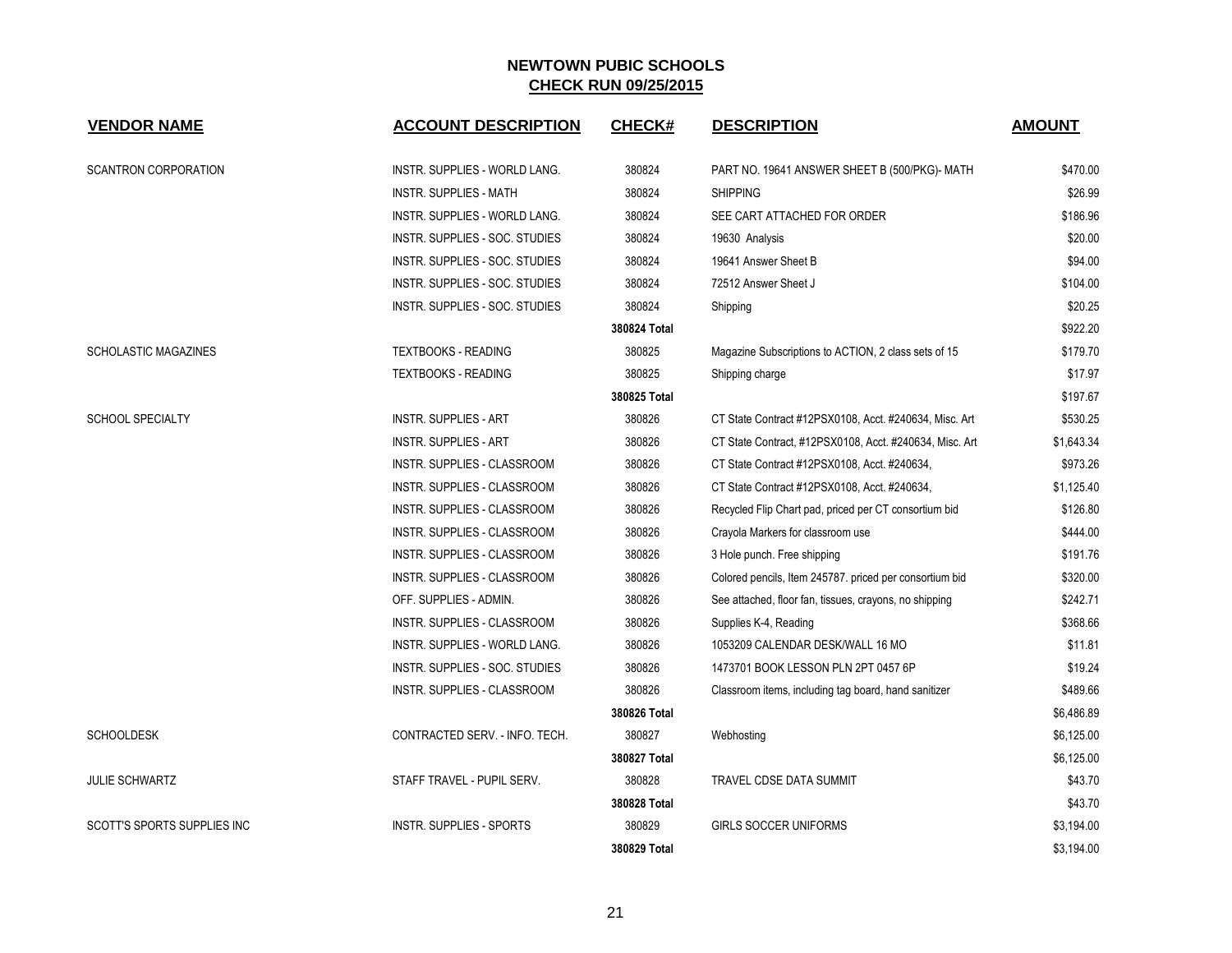| <b>VENDOR NAME</b>             | <b>ACCOUNT DESCRIPTION</b>       | <b>CHECK#</b> | <b>DESCRIPTION</b>                             | <b>AMOUNT</b> |
|--------------------------------|----------------------------------|---------------|------------------------------------------------|---------------|
| <b>SECURE ECO SHRED</b>        | OFF. SUPPLIES - ADMIN.           | 380830        | Encumber for monthly shredding contract        | \$70.00       |
|                                |                                  | 380830 Total  |                                                | \$70.00       |
| <b>KERI SNOWDEN</b>            | <b>TEXTBOOKS - CLASSROOM</b>     | 380831        | <b>TEXTBOOKS</b>                               | \$95.22       |
|                                |                                  | 380831 Total  |                                                | \$95.22       |
| SOUTH WEST CONFERENCE INC.     | MEMBERSHIPS - ADMIN.             | 380832        | MEMBERSHIP 2015-16                             | \$3,250.00    |
|                                |                                  | 380832 Total  |                                                | \$3,250.00    |
| SOUTHBURY PRINTING CENTRE, INC | PRINTING - ADMIN.                | 380833        | Self inking stamp, NMS Reading Department      | \$49.00       |
|                                | PRINTING - ADMIN.                | 380833        | Self inking stamp, Property of NMS             | \$49.00       |
|                                | PRINTING - ADMIN.                | 380833        | School letterhead. See attached quote, #10519. | \$224.37      |
|                                | OFF. SUPPLIES - BUS. SERV.       | 380833        | 200 NEWTOWN PUBLIC SCHOOLS MAILING LABELS      | \$132.80      |
|                                | OFF. SUPPLIES - BUS. SERV.       | 380833        | <b>SHIPPING</b>                                | \$10.00       |
|                                | PRINTING - STAFF DEVELOP.        | 380833        | 500 BUSINESS CARDS                             | \$59.56       |
|                                | OTHER SUPPLIES - STAFF DEVELOP.  | 380833        | 500 BUSINESS CARDS                             | \$59.56       |
|                                | <b>B&amp;G SUPPLIES - ADMIN.</b> | 380833        | 500 BUSINESS CARDS                             | \$59.56       |
|                                | PRINTING - MUSIC                 | 380833        | MUSIC THEORY FOLDERS                           | \$1,463.30    |
|                                |                                  | 380833 Total  |                                                | \$2,107.15    |
| STADIUM SYSTEM, INC.           | <b>INSTR. SUPPLIES - SPORTS</b>  | 380834        | TRIPLE PLAY BLACK WRIST COACHES                | \$112.43      |
|                                |                                  | 380834 Total  |                                                | \$112.43      |
| SUBURBAN STATIONERS INC.       | INSTR. SUPPLIES - CLASSROOM      | 380835        | ctns (2 per) Chart paper # 24034-no shipping   | \$517.80      |
|                                |                                  | 380835 Total  |                                                | \$517.80      |
| SUPERIOR CLEANERS AND TAILORS  | INSTR. SUPPLIES - SP. ED. PREK-8 | 380836        | DRY-CLEANING                                   | \$16.50       |
|                                | INSTR. SUPPLIES - SP. ED. PREK-8 | 380836        | DRY-CLEANING                                   | \$16.50       |
|                                | INSTR. SUPPLIES - SP. ED. PREK-8 | 380836        | DRY-CLEANING                                   | \$16.50       |
|                                | INSTR. SUPPLIES - SP. ED. PREK-8 | 380836        | DRY-CLEANING                                   | \$16.50       |
|                                | INSTR. SUPPLIES - SP. ED. PREK-8 | 380836        | DRY-CLEANING                                   | \$16.50       |
|                                |                                  | 380836 Total  |                                                | \$82.50       |
| <b>SUPPLYWORKS</b>             | <b>B&amp;G SUPPLIES - MAINT.</b> | 380837        | VACUUM BREAKER REPAIR KIT, WASHER, SCREW       | \$42.36       |
|                                | <b>B&amp;G SUPPLIES - MAINT.</b> | 380837        | VACUUM BREAKER REPAIR KIT - MAINT SUPPLIES     | \$166.20      |
|                                |                                  | 380837 Total  |                                                | \$208.56      |
| TAX COLLECTOR NEWTOWN          | SEWER OPERATION & MAINT.         | 380838        | <b>SEWER USE</b>                               | \$600.48      |
|                                | CAPITAL IMP. - SEWER HAW.        | 380838        | SEWER ASSESSMENT 09/01/2015                    | \$38.118.37   |